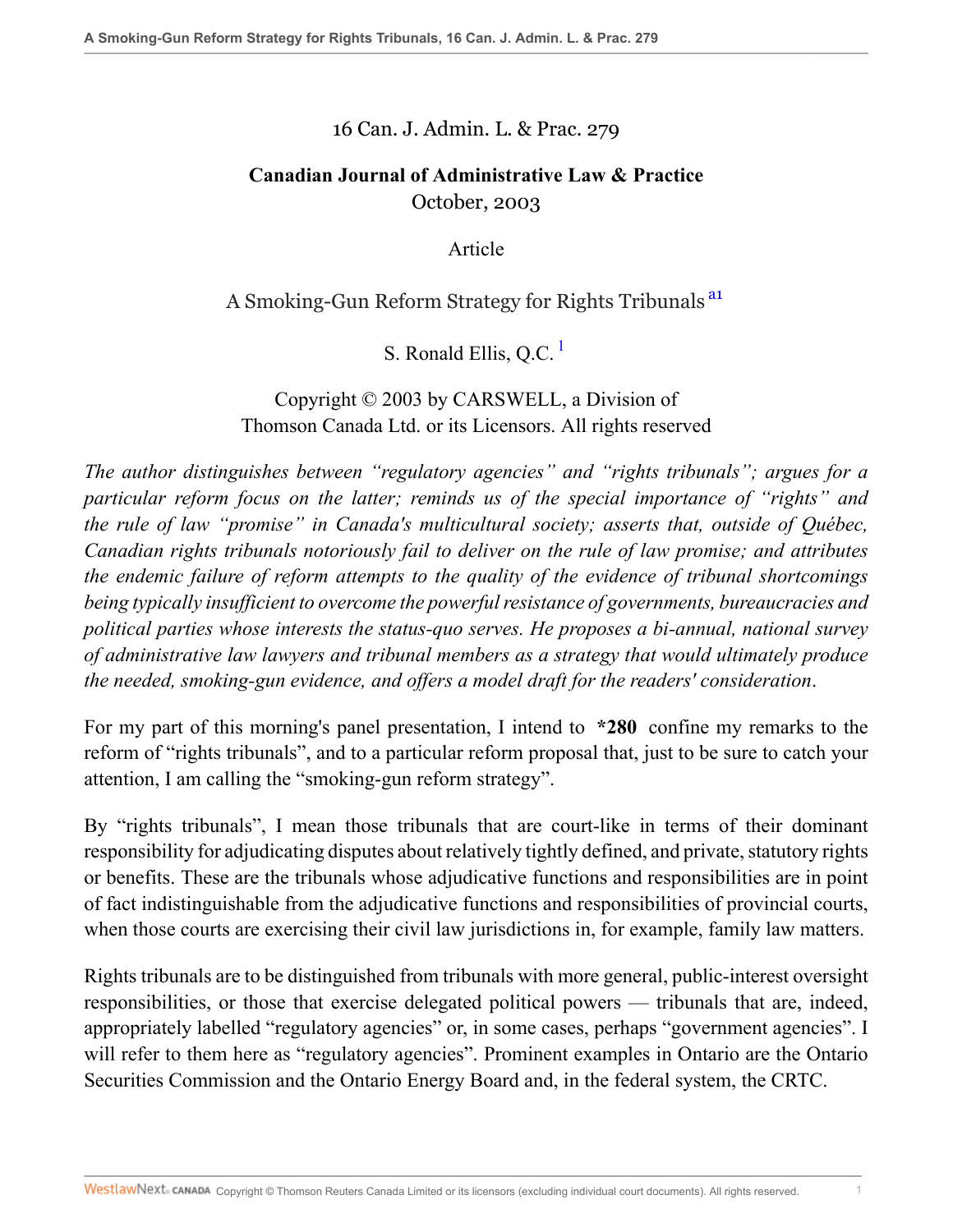<span id="page-1-1"></span><span id="page-1-0"></span>Support for this distinction is to be found most recently in the Québec Court of Appeal's 2001 decision in *Barreau de Montréal c. Québec (Procureur général)* [2](#page-8-2) (leave to appeal to the Supreme Court of Canada denied). [3](#page-8-3) This is the decision of Mr. Justice René Dussault in the so-called *TAQ* case — the case in which the Montreal Bar challenged the constitutional validity of some of the provisions in the 1998 legislation establishing le tribunal administrative du Québec — *ie.*, "TAQ". The *TAQ* case is sometimes also referred to as the *Barreau* case.

In that case, Justice Dussault, speaking for the Court of Appeal, agreed with the judge of first instance that, notwithstanding its court-like powers and responsibilities, TAQ did not form part of the "judicial power" of the government — principally because it did not have any inherent powers to enforce its own decisions — and was, therefore, indeed, an administrative tribunal. Justice Dussault described TAQ as an administrative tribunal whose sole function is to decide proceedings by relying on objective legal standards — an administrative tribunal that does not participate directly as such in "economic or social missions". (Now there, **\*281** it seems to me, is a really useful — and, I think, novel — way of characterizing regulatory agencies: agencies that have been assigned economic or social missions.) TAQ was, in short, a "board acting solely in an adjudicative capacity", to use the terminology of Mr. Justice Cory in the Supreme Court's decision in *Newfoundland Telephone*. [3a](#page-8-4) There is, Justice Dussault noted, "a broad spectrum of administrative tribunals, starting from a regulatory commission and extending to a tribunal approximating a court of justice", and TAQ, in his view, was a tribunal approximating a court of justice.  $4$ 

<span id="page-1-3"></span><span id="page-1-2"></span>It is essential that tribunals with no economic or social mission — to use Justice Dussault's felicitous phrase — but with the sole function of deciding proceedings by relying on objective legal standards and factual findings, be singled out and clearly distinguished from regulatory agencies. The "rights tribunal" label seems to me to be an appropriate means of marking that distinction.

This distinction between rights tribunals and regulatory agencies is also effectively the same as that recommended by Professor Ratushny in his 1990 Report to the CBA on the Independence of Federal Administrative Tribunals and Agencies. Professor Ratushny proposed that the term "tribunal" be reserved for "independent adjudicative bodies" and that the terms "board", "commission" or "agency" be reserved for "independent bodies which are required" — and I quote — "to apply policy to their decision-making and are responsible for more comprehensive regulation of a particular subject area".

In my estimation, an objective review of tribunals would show that most of the tribunals we now refer to as administrative justice tribunals are in fact rights tribunals like TAQ. In Ontario, three, particularly prominent examples are: The Workplace Safety and Insurance Appeals Tribunal, the Social Benefits Tribunal and the Rental Housing Tribunal.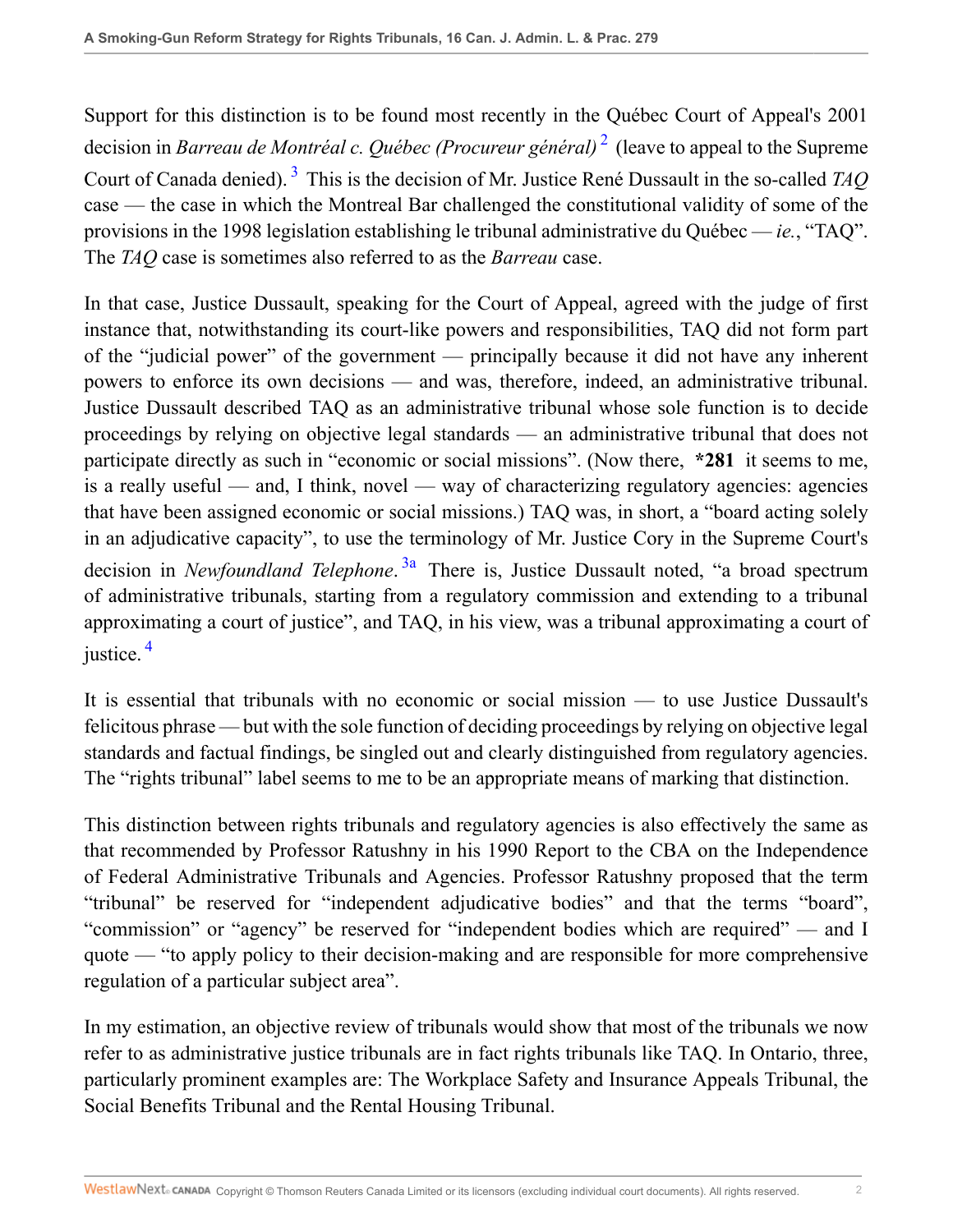I am confining my comments this morning to reform initiatives for rights tribunals because administrative justice structures and administrative justice administration policies in Canada have always been deflected from rule-of-law imperatives by their designers' traditional assumption that all tribunals belong to the same, regulatory agency species **\*282** — a species in which government interests have always been seen to trump rule-of-law imperatives. The use of the label "administrative tribunals" as an all-encompassing generic term in the Supreme Court's *Ocean Port* decision<sup>[5](#page-8-6)</sup> is only the most recent — albeit perhaps the most disturbing — evidence of that traditional assumption at work.

<span id="page-2-0"></span>And with *Ocean Port*'s use of words that can be read as characterizing all administrative tribunals as "ultimately operating as part of the executive branch of government" and having the "primary function" of "policy-making", it is now especially important to insist on the distinction between so-called administrative tribunals that are rights tribunals and so-called administrative tribunals that are, indeed, regulatory agencies.

Of course, most regulatory agencies are also, in part, tribunals. They typically do adjudicate legal rights. But the rule-of-law issues presented by regulatory agencies that also perform rights tribunal functions are different in nature and, from a political perspective, probably inherently more intransigent, than the rule-of-law issues presented by rights tribunals that do not perform regulatory agency functions, but are structured and administered as though they did.

It is not impossible to conceive of an answer to the regulatory agency, rule-of-law issues. One need only look south to the U.S. federal administrative law system to find one solution. There the adjudicative work of regulatory agencies is separated from the agency's regulatory work and is assigned to "administrative law judges". These judges are selected through an independent, rigorous, merit-based and highly competitive selection process. Appointed for life, U.S. federal administrative law judges are independent, in the true sense of the term, from both the government and the regulatory agency whose adjudicative work they do.  $6\%$  $6\%$ 

<span id="page-2-1"></span>However, we cannot wait for a political environment to emerge in which such a reform of regulatory agencies would be feasible — experience teaches that life is too short. What I propose is that we put that problem aside for another day. We need to concentrate now on addressing the truly pressing rule-of-law problems in rights tribunals. There the solutions are obvious and the need, in my submission, shockingly clear. **\*283** Moreover, rights tribunals, are not inherently conflicted with the structural complications for the rule of law that do arise — in practice and in theory from a regulatory agency's status as part of the executive branch of government.

Now, before describing my smoking-gun reform initiative, I propose to speak for a moment on the subject of the particular importance of rights and of the rule of law in the Canadian context.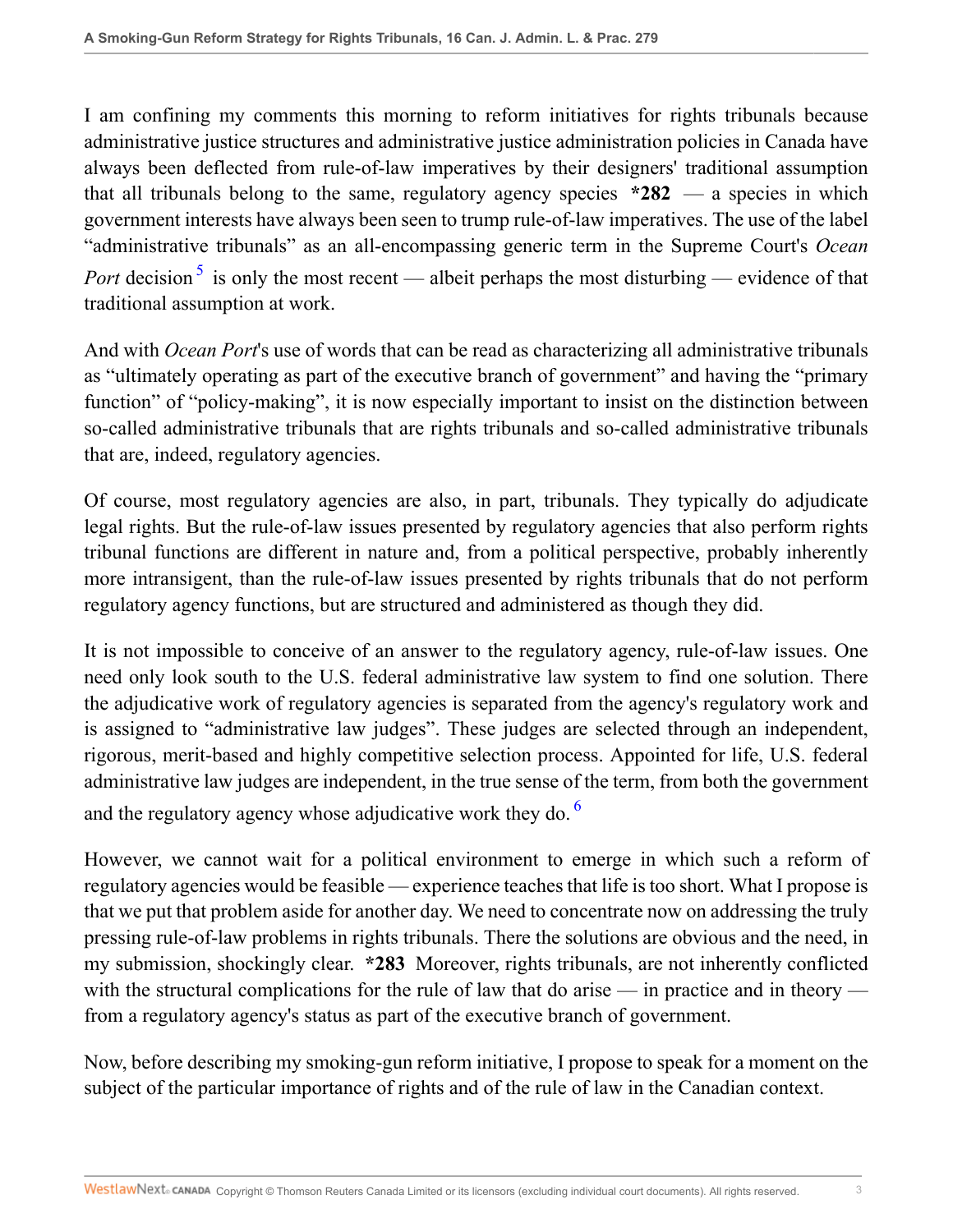<span id="page-3-0"></span>In September 2000, during the Supreme Court of Canada's 125th anniversary Symposium, Michael Ignatieff, Canadian author of *The Rights Revolution*, was invited to address the justices of the Supreme Court assembled on that occasion. He chose as his theme the special importance of rights — of the rule-of-law — in the Canadian context.<sup>[7](#page-8-8)</sup> "In Canada", he said to the justices, "rights are central to our identity in special ways". "Indeed", he said, "Canada is not held together by much else". "Because of the multicultural nature of our society [and he noted in this respect the 75 mother tongues currently being spoken by students in the schools of the Toronto District School Board] it is rights not roots", he said, "values not origins that hold our country together. The rule of law is", he continued, "the very principle of our national cohesion as a society".

Then, after noting the gulf that in his view exists between the rule-of-law as implicitly cherished by the Supreme Court Justices and what he referred to as the often grim reality of law as actually experienced by citizens of Canada, he said this: "the rule of law is not an abstraction, it's a machine, and every day it grinds out outcomes that many of our citizens feel express contempt for them rather than respect". Mr. Ignatieff admonished the Justices to take care. "When you speak of the rule of law", he said, "more than take care that our institutions actually measure up to the promise. For our very survival as a people depends on whether they do".

That is an admonition that may with equal validity and comparable relevance be directed to the members of our legislatures, and to the Premiers, Ministers and Deputy Ministers — federal and provincial — who have been entrusted with our rule-of-law and are responsible for the design, enactment, administration and performance of Canada's rights tribunals. Those individuals should also do more than take care that our tribunals actually measure up to the rule-of-law promise.

**\*284** And, what is that promise? Let us remind ourselves that the rule-of-law promise is that disputes about rights will be resolved on the basis of law and evidence, in fair hearings, before independent and impartial tribunals. In the context of this conference, the particular question that Mr. Ignatieff has posed is this: Do Canadian rights tribunals measure up to that promise? In my view, they do not.

<span id="page-3-1"></span>With the exception of Québec, where there has been fundamental reform,  $\frac{8}{3}$  $\frac{8}{3}$  $\frac{8}{3}$  it is, I believe, a notorious fact that in every jurisdiction across this country rights tribunals typically fail to deliver on the rule-of-law promise — they are commonly not independent, they are frequently not seen to be impartial, and, too often, they have unqualified members.

For this audience that may well be a controversial statement, and, naturally, it is not intended to apply to all rights tribunals. Those of you who are chairs or members of rights tribunals that, in terms of their structure, their relationship to government, and their performance, do deliver on the rule-of-law promise, know who you are and will not, I trust, take offence.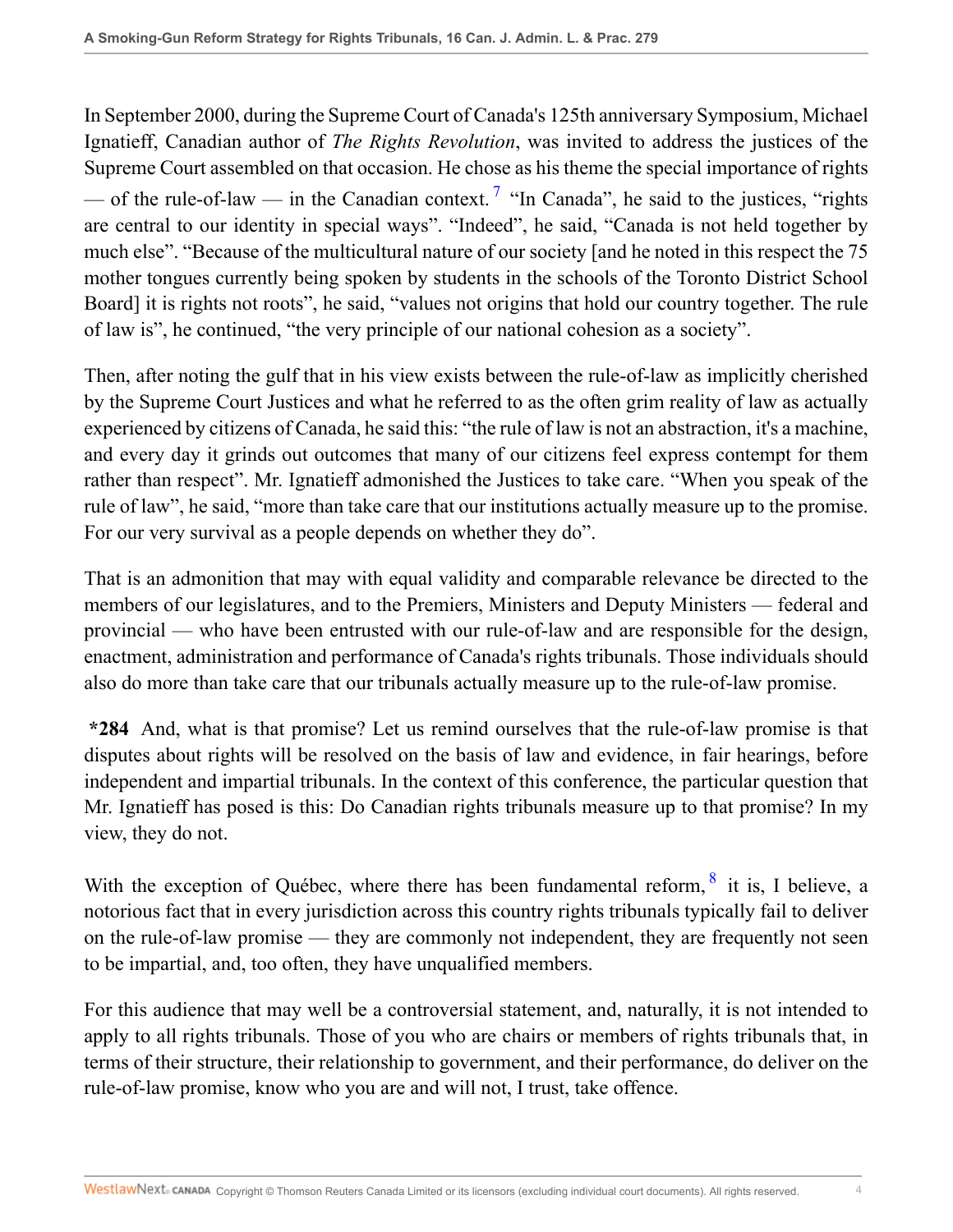To say that, in Canada, rights tribunals fail to deliver on the rule of law promise is not to say anything that is at all radical. It is not a statement that should come as a surprise to anyone. It is a statement of a fact that may be seen reflected in the recommendations for fundamental reform in a litany of royal commission inquiries and independent studies **\*285** and reports over the last three or four decades, of which the B. C. White Paper is only the most current.

<span id="page-4-0"></span>The truth of the statement may also be seen evidenced in the almost daily parade of sharply critical articles in the academic literature; in the pervasive media reports of the patronage abuses that are endemic in our appointments processes; in judicial review decisions of the courts; in complaints to ombudsmen; in the frequent controversy over the performance of particular tribunals as reported in the media; in the anecdotal — and not to be attributed — "horror" stories emanating from fed-up counsel; most interestingly, in the Human Rights complaint in the *Kaiser* case in Nova Scotia; <sup>[9](#page-9-1)</sup> even in the Supreme Court's surprising, general discounting of the priority of the rule-oflaw promise in respect of administrative tribunals in its *Ocean Port* decision; in the arbitrary, secret and illegitimate re-appointments processes in all jurisdictions except Québec; and, finally, in the ubiquitous back-channel gossip amongst members of our various administrative justice systems, and within the ranks of administrative law counsel, about the abuses of the appointments and reappointments processes.

<span id="page-4-3"></span><span id="page-4-2"></span><span id="page-4-1"></span>Why is this the reality? How does one explain the failure of Canadian governments ever to heed the persistent calls for fundamental reform? Why were, effectively, none of the significant recommendations of the *Ratushny*, [10](#page-9-2) *Wood*, [11](#page-9-3) *Guzzo*, [12](#page-9-4) and the *1997 Nova Scotia Law Reform Commission Reports*, and, effectively, none of the significant recommendations of the dozen studies and reports that pre-dated *Ratushny*, ever implemented? Why, in the year 2003, in what is widely regarded as an enlightened, major study of the administrative justice system in British Columbia, is the principle product of B.C.'s White Paper  $^{13}$  $^{13}$  $^{13}$  a proposal for the reform of an appointments process that in rights tribunals has been known to be incompatible with the rule of law for decades.

<span id="page-4-4"></span>**\*286** In my submission, the explanation for these baffling years of futile reform efforts in Canada may be found in two overarching facts. One is that those who are well served by the *status quo* namely governments, political parties, and the bureaucracies — are all-powerful, and their behind the scenes use of that power in defense of their interests in the *status quo* has always been singleminded and creative. The other is that the *evidence* of the failure of our rights tribunals to deliver on the rule-of-law promise has never had sufficient weight to turn that power around.

<span id="page-4-5"></span>Experience teaches us that the *principles* of law and ethics are not enough. Amongst our political leaders, the proposition that a government's appointment of unqualified individuals to determine other people's legal rights should be regarded as, self-evidently, a shameful breach of a sacred trust seems to attract few adherents;  $14$  neither, apparently, does the age-old axiom that one must not be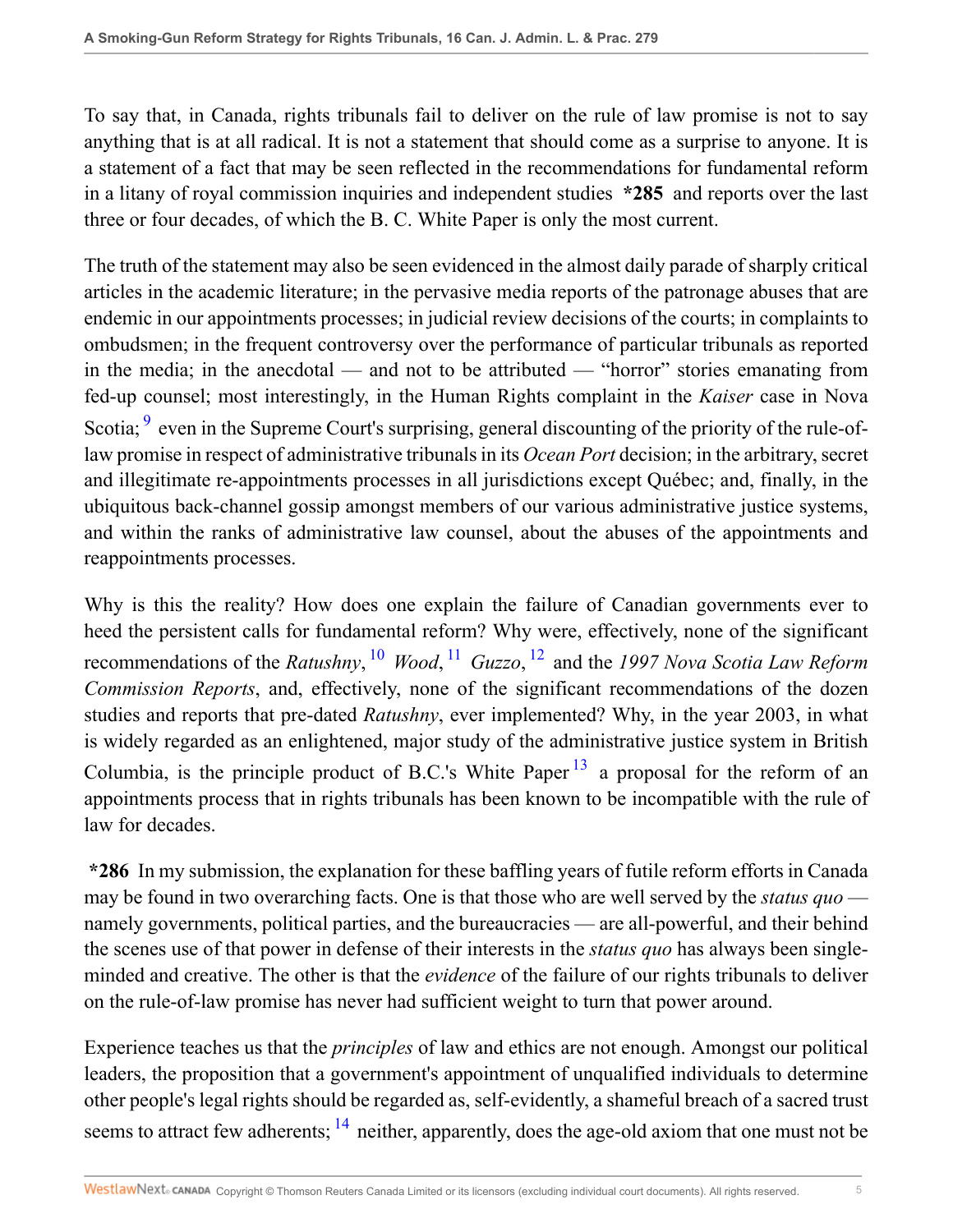<span id="page-5-0"></span>the judge in one's own case;  $15$  and to hold that a rights tribunal adjudicator should be truly, in fact and not just in appearance, independent and impartial appears to be seen by the governing powers in Canada, outside of Québec, to be simply naïve.

Since arguments from principle have proven to be ineffective, what reformers obviously need is creditable and powerful evidence of the actual consequences that flow from ignoring these principles.

Regrettably, we have never had that kind of evidence. The evidence that reformers typically work with is a mélange of refutable anecdotal and opinion evidence: complaints from parties or their counsel **\*287** routinely discounted because of their partisan interests; critical analysis from authors of professional articles who are seen to have their own axes to grind; and the recommendations of royal commissions and studies and reports by academics that can also be discounted as being based on inherently suspect anecdotal evidence, or as reflective of opinions derived from the same "wet" principles that have, as I have said, never themselves cut any ice with Canadian politicians or governments.

Moreover, when governments turn to their own experts for evaluation of radical administrative justice reform proposals, they will typically find the allies they are looking for. The bureaucracy is addicted to *de*pendent tribunals and will take all measures to defend the *status quo*. And the chairs or members of a government's existing tribunals have an interest in defending their own and their tribunal's performance. Moreover, they are beholden to that government for their appointments, and dependent on the government bureaucracies for their resources. Thus, to the extent they are able to see or are prepared to acknowledge a problem, they will be reluctant to challenge the government or the government bureaucracies. In our modern world, speaking truth to power is not in fashion nor is it often productive.  $\frac{16}{16}$  $\frac{16}{16}$  $\frac{16}{16}$  The soothing words from the system's inside experts will also often find reinforcement in the relative silence from members of the administrative law bar, distracted by the demands of their busy practices, sensitive of their own interests in ongoing government work, and wary of damaging their goodwill with tribunals before whom they practice.

<span id="page-5-1"></span>In my view, it is past time that we cut through all of that and start to think in terms of evidence with the compelling weight of the proverbial smoking-gun.

What, precisely, do I mean by that?

The smoking-gun evidence I envision is a bi-annual, national, and statistically sound survey of a random sample of rights tribunal members, and a similar survey of lawyers and paralegals who appear before rights tribunals on a regular basis; surveys designed in collaboration with social science survey experts and administered by a national body of impeccable neutrality and credibility; surveys which would measure the extent to which, in the confidential views of members and of counsel, individual tribunals are in fact delivering on the rule-of-law promise.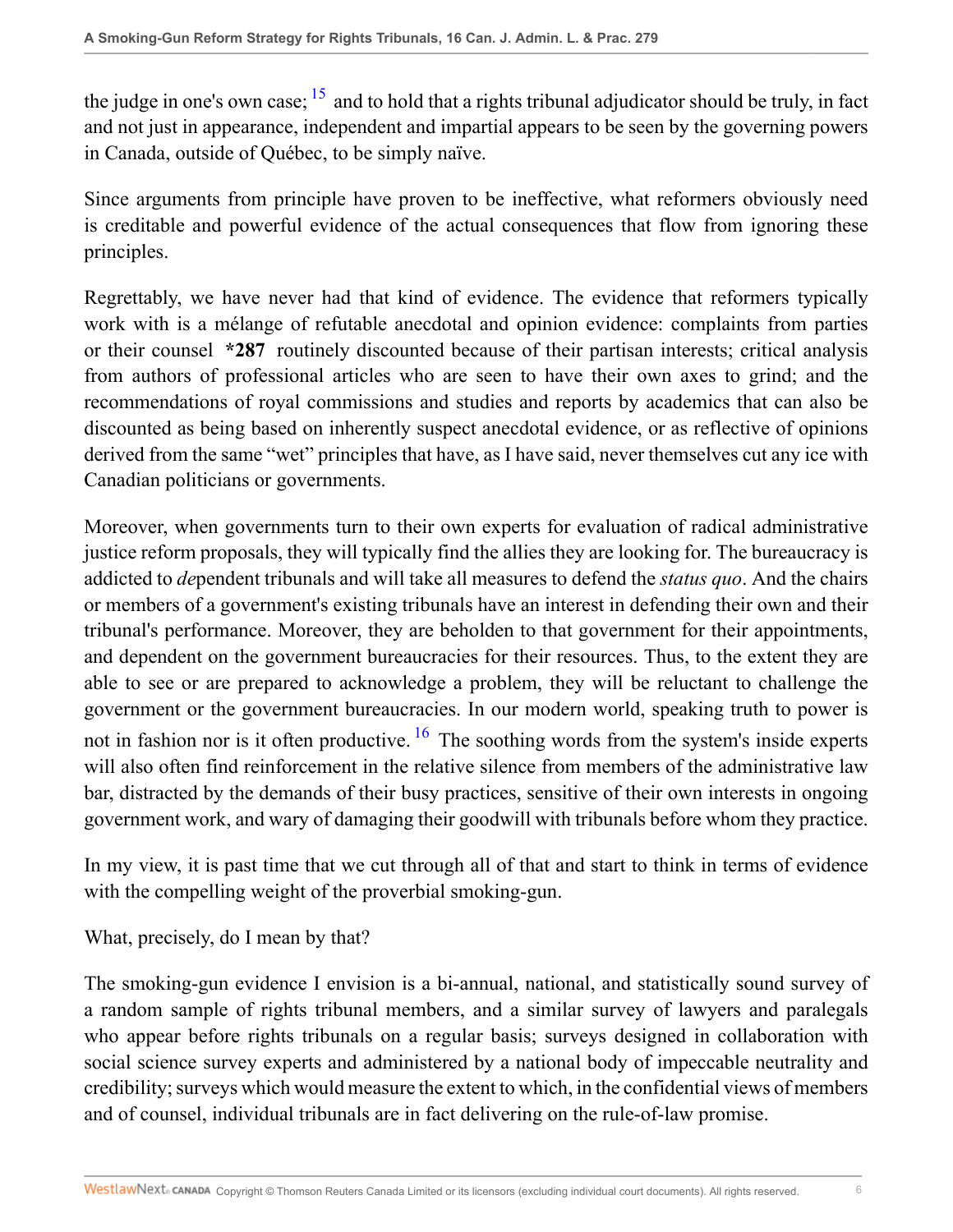<span id="page-6-0"></span>**\*288** In general terms, think *Maclean's* magazine's annual reports on universities, and medical institutions, and the *Canadian Lawyer's* annual rating of law schools. [17](#page-9-9)

What might such a survey look like? You will find a draft of a survey questionnaire for Ontario lawyers and paralegals who act for parties appearing before Ontario's rights tribunals and regulator agencies attached as an Appendix to this paper. I have no training in the science of statistically sound surveys, so the questionnaire in that respect is strictly amateur. However, I am hopeful that this concrete illustration of the kind of thing that could be attempted might strike a spark of interest in some well-funded, responsible quarter. The draft questionnaire will no doubt be thought in dire need of a good editor, but, viewing it as an illustration of what might be done, I felt entitled to run on a bit.

In the development of such a questionnaire, one naturally needs to start with agreement on the criteria against which tribunals and agencies are to be measured. Two obvious criteria are the ones that the *Universal Declaration of Human Rights*, the *Canadian Bill of Rights*, the *Québec Charter*, and the common law principles of natural justice require of any tribunal to which the determination of legal rights has been assigned — that is, that they be both independent and impartial.

Now let us suppose that *Maclean's* or the *Canadian Lawyer* did develop such a survey, and that it included questionnaires addressed to both tribunal members and to administrative law counsel. And, assume **\*289** that one of the questions in the members' questionnaire was a multiple choice question designed to assess the quality of a tribunal member's independence, as he or she perceived it. Suppose, then, that, out of a balanced and fair list of possible answers to the question of how members would characterize the quality of their own independence, *Maclean's* reported that a significant majority of rights tribunal members — re-assured of the confidentiality of their answers by an air-tight, survey security protocol— chose the following answer:

When, in a high profile case, I am faced with a choice between government or other influential interests and another party's rights, I am aware that if I decide for the other party I will be jeopardizing my re-appointment.

And, say that *Maclean's* also reported that a large majority of counsel responding to the lawyer and paralegal questionnaire believed that, if tribunal members were answering frankly and honestly about their own understanding of the quality of their independence, the latter is the answer the majority of tribunal members must choose from amongst those offered.

Or, say that, faced with a similar multiple choice question about the quality of their *impartiality, Maclean's* was to report that a significant majority of members chose the following answer, and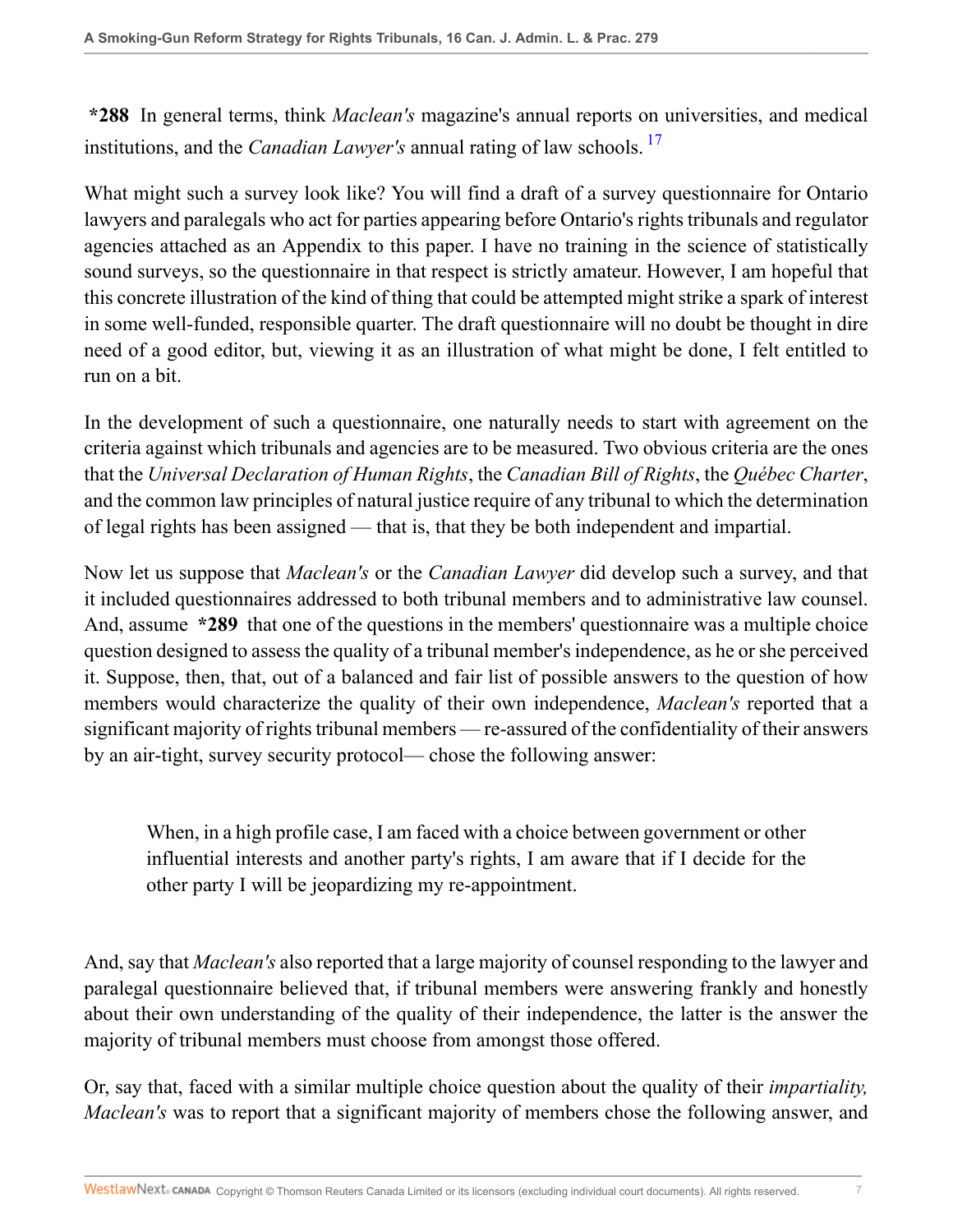that a significant majority of counsel also thought that, if tribunal members were speaking honestly, this is the answer the majority would have to choose:

In my adjudicative decision-making, I am not impartial in any objective sense. I believe adjudication is at bottom inherently ideological and my decision-making is, I believe, properly influenced by my perception of the government's inclinations and attitudes concerning the issues that come before me. I believe that I am supposed to be biased in favour of decisions that support the government's interests.

If *Maclean's* began to report evidence of this nature on an annual or bi-annual basis, then those reports would be, in my submission, evidence in the nature of a smoking-gun. Unlike royal commission reports, they could not be discounted, shelved and forgotten.

Of course, it might happen that the *Maclean's* Report would show that a significant majority of tribunal members were fully confident about their independence and never concerned about possible repercussions from controversial decisions; that they all felt sure of their impartiality, and that most counsel shared those perceptions. And, obviously, if that turned out to be the case, the reformers could retire and find something else to do.

**\*290** The point, however, is that we do not have any objective empirical data about the actual status or quality of our rights tribunals. And, until empirical data of that nature becomes available on a routine basis, we will continue to have nothing with which to effectively confront the powerful interests that are addicted to the *status quo*.

Perhaps, one could not expect private sector publications to have the same interest in reporting on the quality of rights tribunals as they have in reviewing the quality of universities, medical services, or law schools. If the administrative justice issues' traditional lack of political legs were any indication, such a survey would probably not do much for a subscription list. What is needed are biannual surveys designed and administered by a national organization of unquestioned neutrality, credibility, and expertise, and we no doubt would have to create one especially designed for the purpose. One might think of an organization sponsored by, say, a coalition of law schools, the Canadian Bar Association, the Canadian Institute for the Administration of Justice, and perhaps the Institute of Public Administration of Canada. We might call it the Administrative Justice National Survey, Inc.

Once a National Survey organization was in the business of routinely checking on the quality of our administrative justice systems, it would want to choose a number of performance criteria in addition to the issues of independence and impartiality. For example, there is the list of eight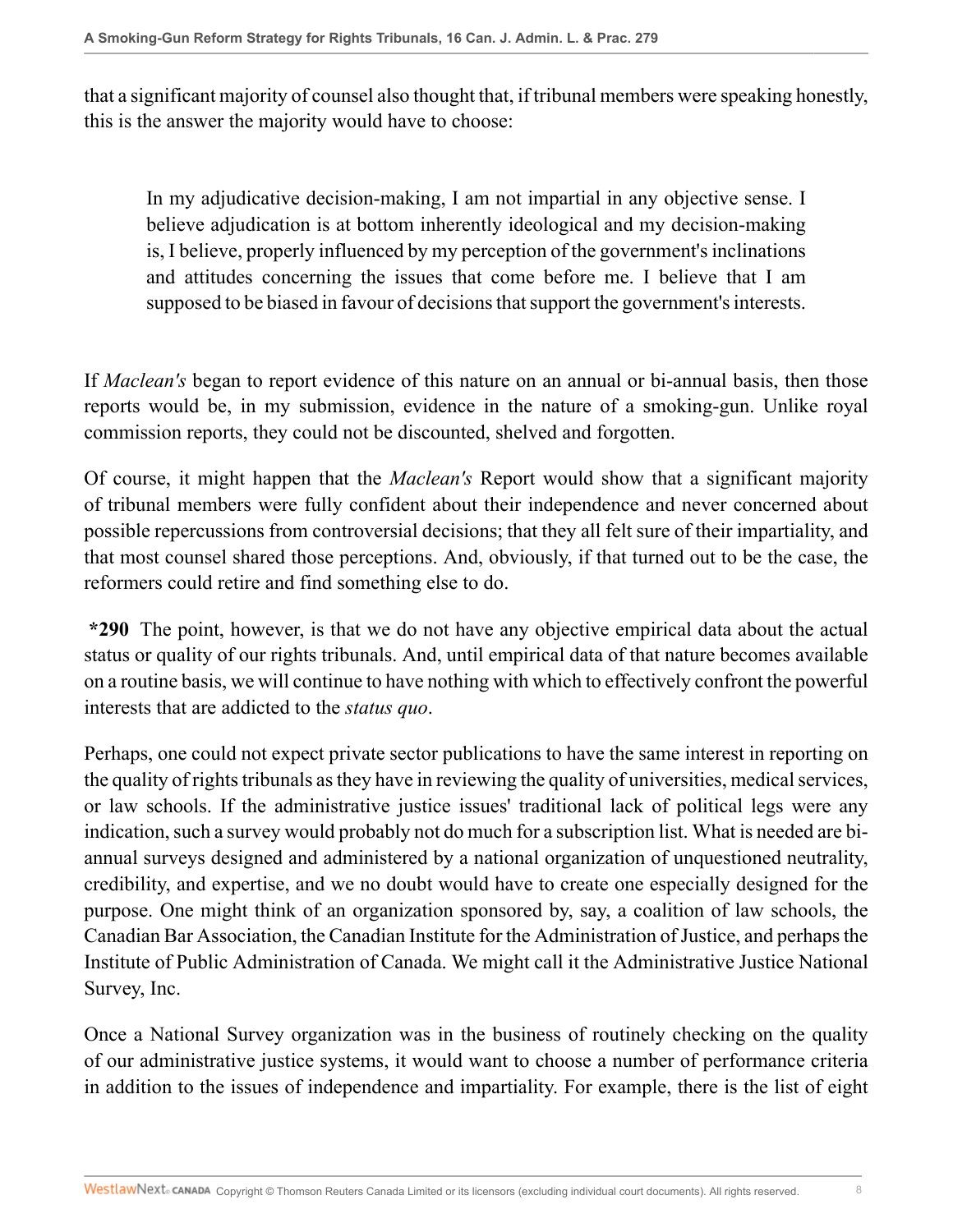tribunal goals recommended by Ontario's 1998 Report *Everyday Justice* (The *Guzzo Report)* [18](#page-10-0) and accepted by the Ontario government:

# <span id="page-8-9"></span>**Fairness; Accessibility; Timeliness; Quality and Consistency; Transparency; Expertise; Optimum Cost; and, Courtesy**.

Take a moment. Imagine the interest with which we would all await the published reports of a National Administrative Justice Survey on the extent to which our various tribunals measured up to the independence and impartiality standards and to these eight goals.

And, then, you non-Québecers out there, come back to earth — to the futility and frustration of our *status-quo*, evidence-lite, administrative justice culture, long coerced by rhetorical assurances from on high that our rights tribunals do deliver on the rule-of-law promise, when those who know, know differently.

#### Footnotes

- <span id="page-8-0"></span>a<sup>1</sup> The following are the author's speaking notes for a paper he presented as a member of a plenary panel on the "Reform of Administrative" Tribunals" at CCAT'S 19th Annual Conference in June 2003 at Gatineau, Québec.
- <span id="page-8-1"></span>[1](#page-0-1) Ronald Ellis is a Toronto labour arbitrator and administrative justice practitioner. First chair and CEO of the Ontario Workers' Compensation Appeals Tribunal from 1985 to 1997; first President of the Society of Ontario Adjudicators and Regulators from 1992 to 1996; associate professor of law at Osgoode Hall Law School, 1975 to 1981.
- <span id="page-8-2"></span>[2](#page-1-0) [2001] Q.J. No. 3882, [2001 CarswellQue 1950,](http://nextcanada.westlaw.com/Link/Document/FullText?findType=Y&serNum=2001458530&pubNum=5481&originatingDoc=Ie2ec0571384111db8382aef8d8e33c97&refType=IC&originationContext=document&vr=3.0&rs=cblt1.0&transitionType=DocumentItem&contextData=(sc.Search)) (sub nom. *Québec (Procureure générale)) c. Barreau de Montréal)* [2001] R.J.Q. 2058, [48 Admin. L.R. \(3d\) 82 \(Qué. C.A.\)](http://nextcanada.westlaw.com/Link/Document/FullText?findType=Y&serNum=2001458530&pubNum=5490&originatingDoc=Ie2ec0571384111db8382aef8d8e33c97&refType=IR&originationContext=document&vr=3.0&rs=cblt1.0&transitionType=DocumentItem&contextData=(sc.Search)).
- <span id="page-8-3"></span>[3](#page-1-1) [\(2002\), 2002 CarswellQue 2078](http://nextcanada.westlaw.com/Link/Document/FullText?findType=Y&serNum=2002514900&pubNum=5481&originatingDoc=Ie2ec0571384111db8382aef8d8e33c97&refType=IC&originationContext=document&vr=3.0&rs=cblt1.0&transitionType=DocumentItem&contextData=(sc.Search)) (sub nom. *[Barreau de Montréal v. Québec \(Procureur général\)\)](http://nextcanada.westlaw.com/Link/Document/FullText?findType=Y&pubNum=5466&cite=302NRCA200&originatingDoc=Ie2ec0571384111db8382aef8d8e33c97&refType=IC&originationContext=document&vr=3.0&rs=cblt1.0&transitionType=DocumentItem&contextData=(sc.Search))* 302 N.R. 200 (note) (S.C.C.), reconsideration refused [\(2002\), 2002 CarswellQue 2683 \(S.C.C.\)](http://nextcanada.westlaw.com/Link/Document/FullText?findType=Y&serNum=2002766895&pubNum=5481&originatingDoc=Ie2ec0571384111db8382aef8d8e33c97&refType=IC&originationContext=document&vr=3.0&rs=cblt1.0&transitionType=DocumentItem&contextData=(sc.Search)).
- <span id="page-8-4"></span>[3a](#page-1-2) *Newfoundland Telephone Co. v. Newfoundland (Board of Commissioners of Public Utilities)*, [1992] 1 S.C.R. 623, 89 D.L.R. (4th) 289, 1999 CarswellNfld 170 (S.C.C.).
- <span id="page-8-5"></span>[4](#page-1-3) In commenting on the TAQ decision, the author is relying on an informal translation prepared by the National Judicial Institute. See paras. 115 to 123 in the original text.
- <span id="page-8-6"></span>[5](#page-2-0) *[Ocean Port Hotel Ltd. v. British Columbia \(General Manager, Liquor Control & Licensing Branch\)](http://nextcanada.westlaw.com/Link/Document/FullText?findType=Y&serNum=2001458743&pubNum=5156&originatingDoc=Ie2ec0571384111db8382aef8d8e33c97&refType=IC&originationContext=document&vr=3.0&rs=cblt1.0&transitionType=DocumentItem&contextData=(sc.Search))*, [2001] 2 S.C.R. 781, 204 D.L.R. [\(4th\) 33 \(S.C.C.\).](http://nextcanada.westlaw.com/Link/Document/FullText?findType=Y&serNum=2001458743&pubNum=5156&originatingDoc=Ie2ec0571384111db8382aef8d8e33c97&refType=IC&originationContext=document&vr=3.0&rs=cblt1.0&transitionType=DocumentItem&contextData=(sc.Search))
- <span id="page-8-7"></span>[6](#page-2-1) See United States Office of Personnel Management, *Program Handbook for Administrative Law Judges*, 1989, as illuminated by U.S. Federal Administrative Judge Ann Marshall Young's paper "Judicial Independence in Administrative Adjudication: Past, Present and Future", *The ABA Judges' Journal*, 38:3 (Summer 1999) at 16.
- <span id="page-8-8"></span>[7](#page-3-0) The text of his address is to be found in Michael Ignatieff, "Challenges for the Future" (2001) 80 C.B.R. 209.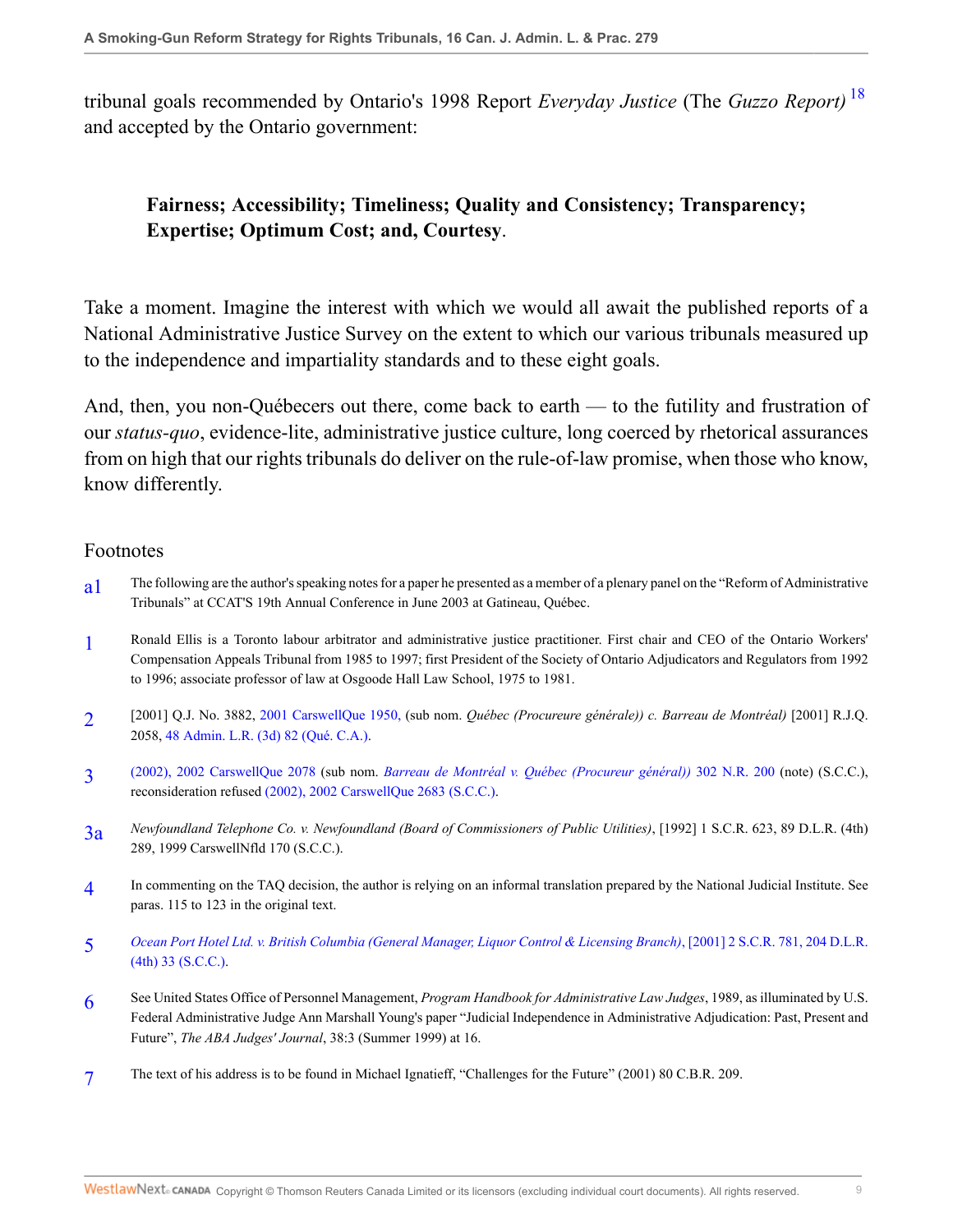- <span id="page-9-0"></span>[8](#page-3-1) I refer here principally to the provisions of the Province of Québec's *Act Respecting Administrative Justice*, (Bill 130) enacted in December 1996. This *Act* created the TAQ — le tribunal administratif du Québec and its supervising council, le Conseil de la justice administrative — and assigned TAQ the adjudicative responsibilities of a high proportion of the Québec tribunals involved in the adjudication of rights in four major areas: (1) social affairs, (2) immovable property, (3) territory and environment, and (4) economic affairs. The *Act* specifies transparent, merit-based appointments and re-appointments processes and removes any limits on the number of re-appointments, thus, effectively, creating a system of professional adjudication in Québec rights tribunals. Recently — at the same CCAT Conference where this paper was presented — the Québec Minister of Justice announced the new Liberal government's intention to introduce tenured appointments — *ie.*, so called lifetime appointments — for Québec tribunal members. However, with respect to this last proposal, it is this author's respectful opinion that Québec will be seen to have gone a step too far. In the author's opinion, tenured appointments are incompatible with the culture of institutionalized decision-making (as approved in *Consolidated-Bathurst*). Institutionalized decision-making is an essential attribute of any rights tribunal environment and it depends on a relationship of accountability between members and their tribunals different from the relationship between trial judges and their courts. In the author's opinion, lifetime appointments are inherently iminicable to such a relationship of accountability.
- <span id="page-9-1"></span>[9](#page-4-0) For a full account of this case, see "Kaiser Kicks Back", a front page article written by Dean Jobb in *Canadian Lawyer*, January 2003.
- <span id="page-9-2"></span>[10](#page-4-1) *Canadian Bar Association*, "Report on The Independence of Federal Administrative Tribunals and Agencies", by Professor Ed Ratushny, September 1990.
- <span id="page-9-3"></span>[11](#page-4-2) Ontario *Government Task Force on Agencies, Boards and Commissions, Report on Restructuring & Adjudicative Agencies* [The *Wood Report*], February 1997.
- <span id="page-9-4"></span>[12](#page-4-3) *Everyday Justice, Report of the Agency Reform Commission on Ontario's Regulatory and Adjudicative Agencies*, April 1998 — (The *Guzzo Report*).
- <span id="page-9-5"></span>[13](#page-4-4) B.C. Administrative Justice Project — White Paper on Administrative Justice Reform: "*On Balance — Guiding Principles for Administrative Justice Reform in British Columbia*", July 2002.
- <span id="page-9-6"></span>[14](#page-4-5) For the most recent public confirmation of the lack of adherents to the latter principle see the *Toronto Star*, Saturday, June 14, 2003, headline: "Refugee Board Under Fire For Political Appointees" and the Report by Allan Thompson (Ottawa Bureau) of his interview of Peter Showler, recently retired Chair of the Immigration and Refugee Board. Showler is reported by Thompson to have said that "political patronage is a devastating blight on Canada's Immigration and Refugee Board ..."; that "there were several very, very weak members who, because of the pervasive political influence within the board, ended up with reappointments, whereas they really shouldn't have ..."; that "the real problem at the refugee board is not corruption ... it is mediocrity and incompetence among some of its members ...", a weakness, Thompson reported, that Showler blames directly on political patronage. It is a telling indication of the sorry, complacent state of our administrative justice systems that what should be seen as a shocking and shameful exposé by a respected chair of one of the principal federal administrative justice tribunals has received virtually no national media exposure, and has shown itself to have had zero political legs.
- <span id="page-9-7"></span>[15](#page-5-0) See, Ronald Ellis, "Disturbing Omissions in B.C. White Paper, Parts I, II and III", *Lawyers Weekly*, (17 January 2003), at 8; (24 January 2003), at 8; and (31 January 2003), at 6.
- <span id="page-9-8"></span>[16](#page-5-1) See note 14, above.
- <span id="page-9-9"></span>[17](#page-6-0) By way of making the point that such a survey is not a radical proposal for an administrative justice system, readers are directed to an article by William T. Litant in the March 1997 issue of the *Lawyers Journal* — the newspaper of the Massachusetts Bar Association — reporting on a "A groundbreaking Massachusetts Bar Association survey asking workers' compensation lawyers to evaluate [the performance and expertise] of Department of Industrial Accident administrative judges and administrative law judges". The article reports that the survey "has revealed that while most rate passing grades, a few are seen as having one or more serious flaws in their performance." Surveys were mailed to 500 lawyers and 180 responded. The Article names the judges who received the high and low scores. There is also a precedent for a survey of the adjudicative performance of Canadian judges — this time a confidential survey. See the Nova Scotia Judicial Development Project — Final Report by Dr. Dale H. Poel, School of Public Administration, Dalhousie University, Halifax, Nova Scotia, which, as far as I know, remains unpublished. See also *National Post* July 15, 2002,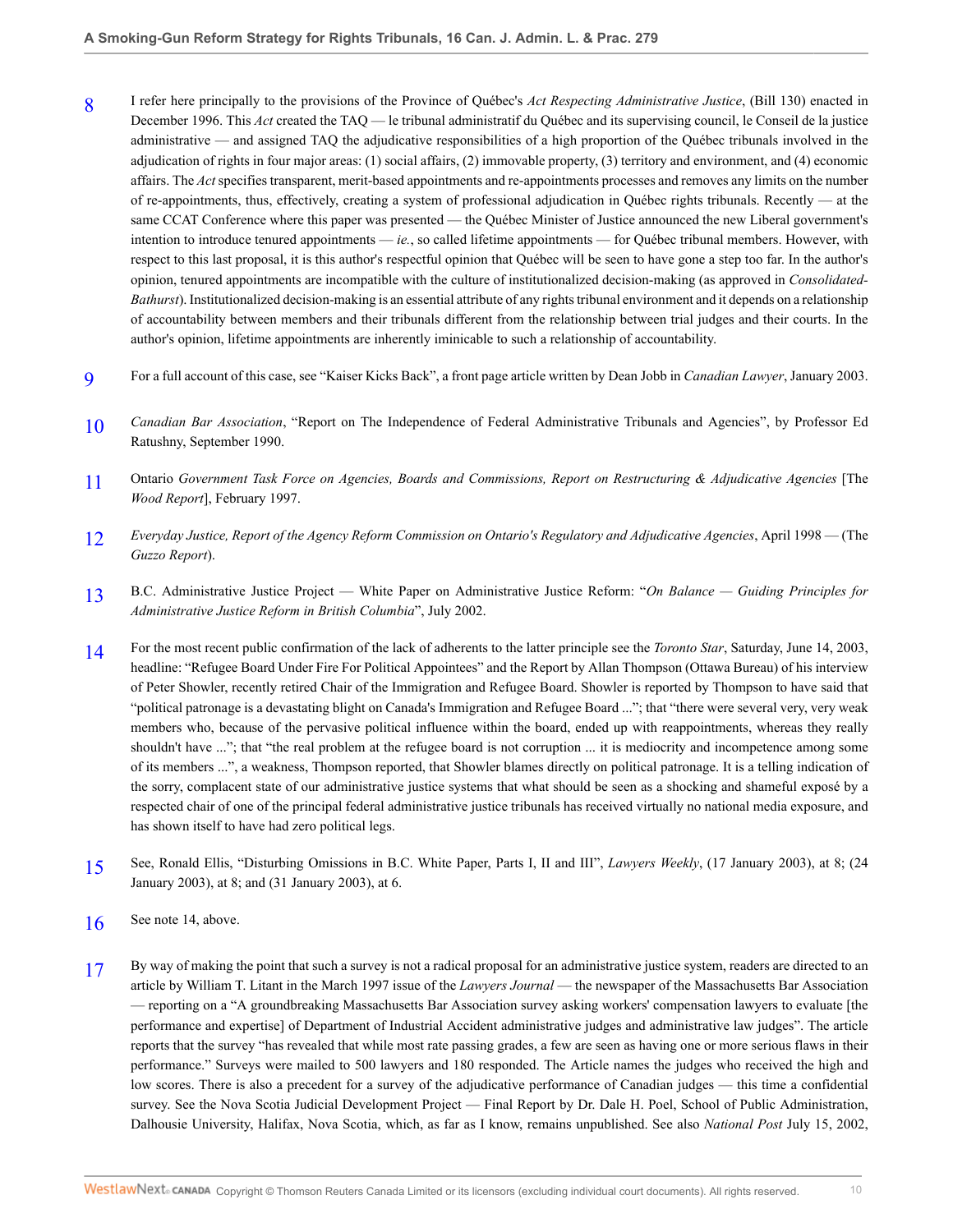article by Theresa Tedesco in which she reports that, in an international review of competition watchdogs in eight industrial nations, the *Canadian Competition Bureau* tied for last place, with its independence and expertise being categorized as "points still open".

<span id="page-10-0"></span>[18](#page-8-9) See above, note 12.

#### **\*291 SMOKING-GUN REFORM STRATEGY**

#### **APPENDIX**

*Draft* Covering Letter for Counsel and Paralegal Survey — Ontario Section

#### **ADMINISTRATIVE JUSTICE NATIONAL SURVEY**

February XX, 2004

Mr./Ms. Xxxxxx

.........

Dear Mr./Ms. Xxxxx,

#### **Re: Administrative Justice System National Bi-annual Survey — Ontario Section**

We understand that you are active in Ontario as a counsel or paralegal appearing on behalf of clients before one or more of our provincial or federal rights tribunals or regulatory agencies. If that understanding is not correct, please accept our apologies and move directly to the secondlast paragraph of this letter.

In recent years, rights tribunals and regulatory agencies have been recognized as the individual components of provincial or federal administrative justice *systems*. However, because these tribunals and agencies (for convenience we will hereafter refer to them all as "tribunals") have traditionally been structured and administered as autonomous, separate, and *ad hoc* entities by a variety of line ministries or departments, little in the way of comparative systemic data has been developed concerning the bar's or users' experience with their performance. In the absence of such data, systemic policy analysis is principally dependent on information that is anecdotal and/or speculative and constrained by the well-known and understandable reticence of people working with or within these systems.

In an attempt to cure these deficiencies — to create a comprehensive database that will allow administrative justice policy discussions to be conducted in the future on a sound factual foundation — the Administrative Justice National Survey Inc. (AJNS) has been established and charged with the responsibility of carrying out a bi-annual, confidential survey of Canada's administrative justice system advocates — lawyers and paralegals — whose practice involves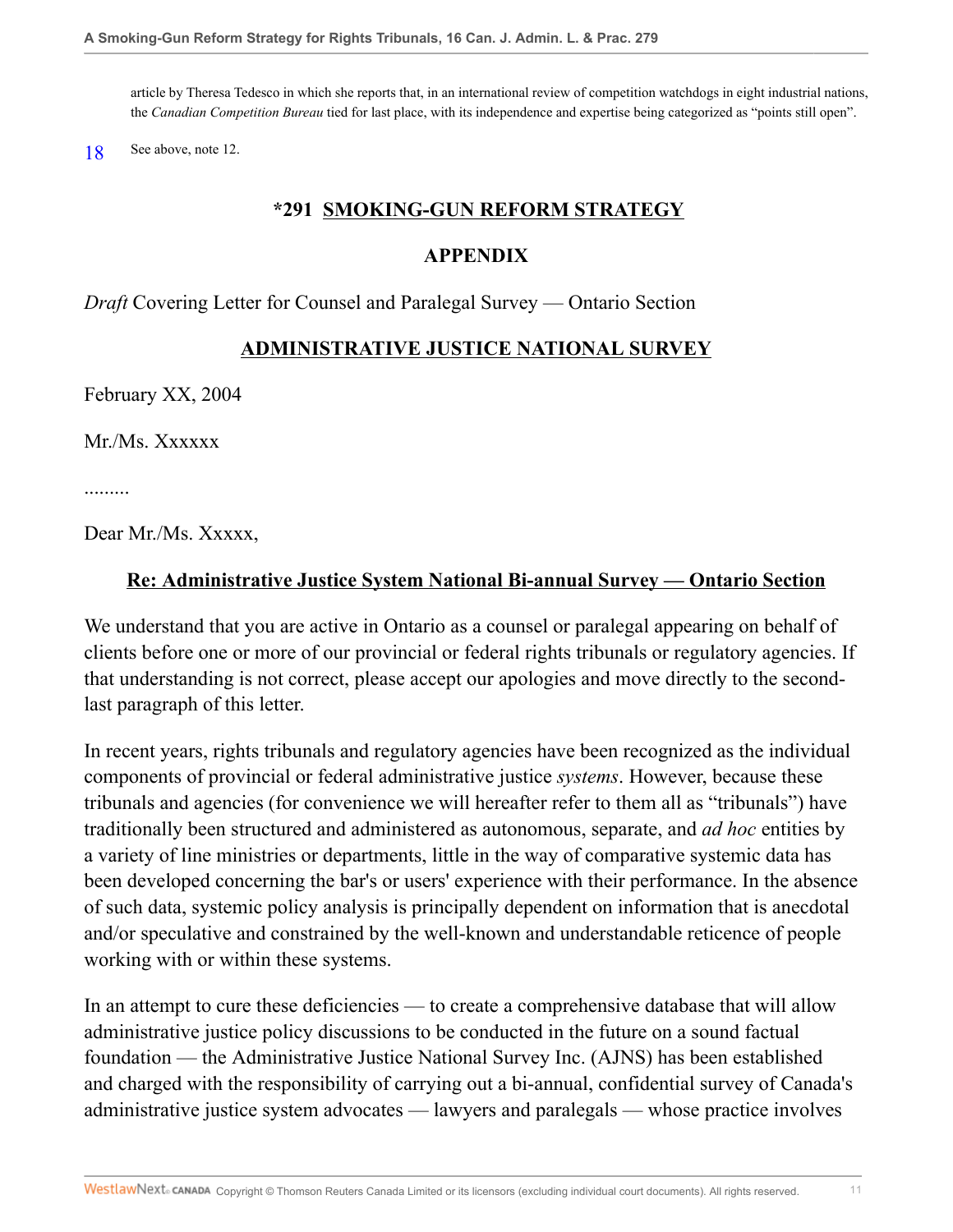regular advocacy before any tribunal. **\*292** A list of administrative justice tribunals operating in Ontario has been compiled and will be found attached to the enclosed questionnaire. The target group for this Ontario section of the survey is a randomly selected group of advocates whose practice is believed to include appearances before one or more of the listed tribunals. You are one of those so selected.

A critical feature of these bi-annual surveys is the assurance provided to individual respondents concerning the confidential treatment of their identity. The survey is a "confidential" survey and by that we mean it is a survey whose questionnaires are to be processed in accordance with a "security protocol" that will give absolute assurance to respondents that their identity will not be disclosed, and that their individual answers to the survey questionnaire will be utilized solely for the purpose of creating a statistical database and cannot be attributed to them. In our view, there would be no point in attempting such a survey unless a security protocol were used that would be seen by all as clearly providing such an assurance. For the details of the security protocol, see the first page of the questionnaire.

Given the confidentiality assurances, we hope that you will agree to participate in the survey. If the database to be developed through these bi-annual surveys is to be credible and useful, participation by a high proportion of the administrative law lawyers and paralegals selected for the survey is essential.

It is impossible to be sure that we have accurately identified each member of the target group. We may have mistaken you for someone else, or we may have incorrectly identified you as an administrative-law advocate. If so, to help us with the control of the survey we would be grateful if you would note on the enclosed copy of this letter that we have made an error, and return the copy to us in the enclosed, stamped, self-addressed envelope. If we have correctly identified you, but you have decided not to participate in the survey, please return the copy of this letter with that message endorsed on it to the AJNS in the same pre-stamped and selfaddressed envelope.

The Survey Questionnaire is enclosed. Thank you for your attention and anticipated participation.

Yours truly,

AJNS CEO

# **\*293** *DRAFT* **ADMINISTRATIVE JUSTICE NATIONAL SURVEY**

# **COUNSEL AND PARALEGAL 2004 SURVEY — ONTARIO SECTION**

# **Qualifications for Responding to this Questionnaire - Please Check:**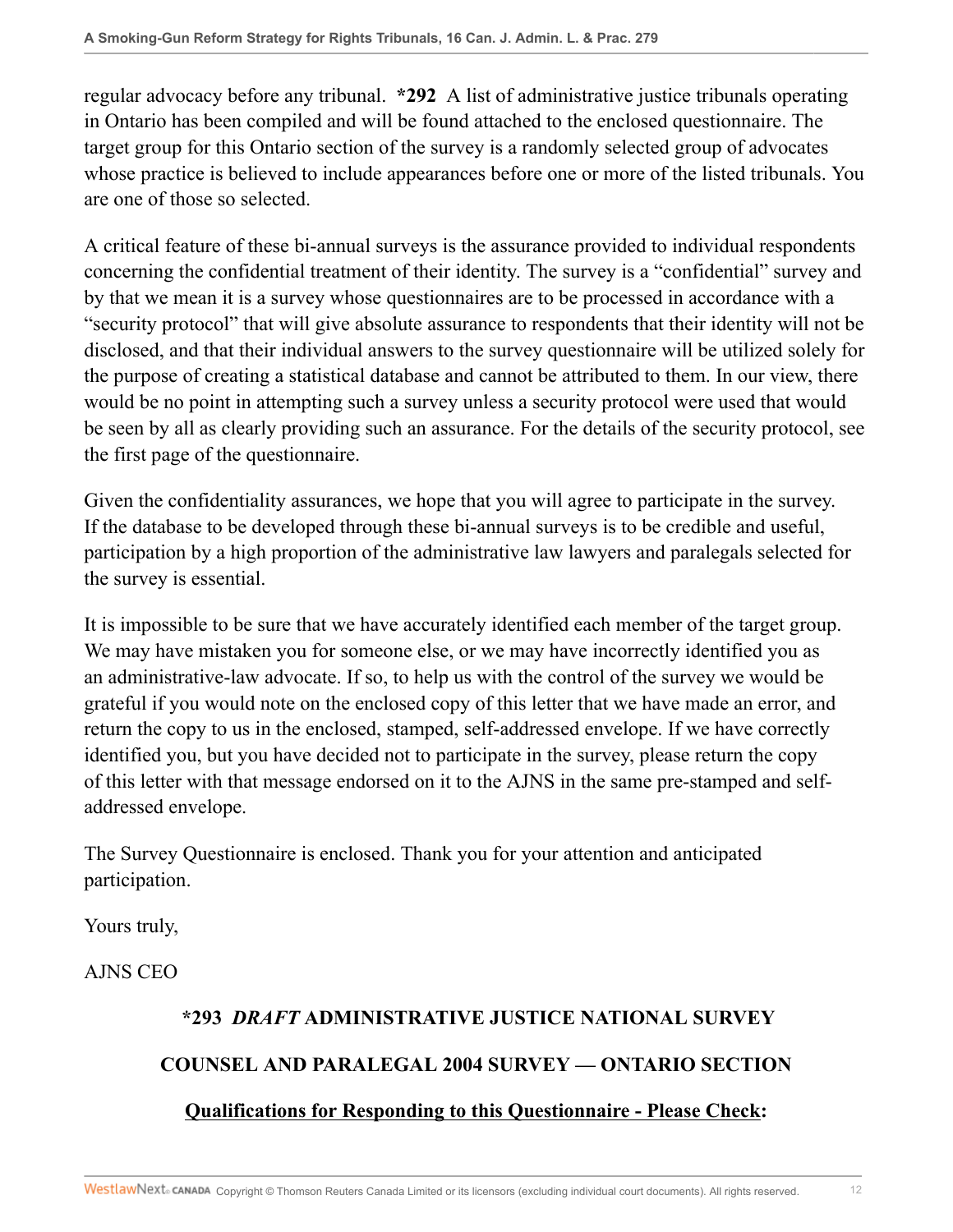For this survey to produce credible and reliable data, the respondents to this questionnaire must be confined to lawyers or paralegals who have significant experience of representing clients who have had their legal rights or obligations determined by one or more of the rights tribunals or regulatory agencies operating in Ontario during the survey period. These are hereafter given the generic label of "tribunals". Accordingly, we are limiting the survey to lawyers or paralegals who, over the course of the survey period, were responsible — either directly or indirectly in each year of that period, for a minimum of three separate matters in which a client's legal rights and obligations were at issue before the tribunal or tribunals that the respondent chooses to feature in his or her responses to this questionnaire.

If you are not an administrative law lawyer or paralegal with experience of acting for clients before one or more of these tribunals, or if your experience does not qualify you as a respondent to this survey in accordance with the above criteria, do not complete this questionnaire. **However, in the latter case, please endorse the enclosed copy of the covering letter with a "not qualified for this survey" notation and mail that copy back to the AJNS in the enclosed, stamped and self-addressed envelope**.

# **SECURITY PROTOCOL**

1. Enclosed in your survey package you will find three envelopes, one labelled "OUTSIDE ENVELOPE" stamped and self-addressed to retired Justice XXXX; one labelled "INSIDE ENVELOPE" with no other markings on it; and one ordinary envelope stamped and selfaddressed to the AJNS which is the envelope referred to in the covering letter and in the Note, above.

2. Neither the *Inside Envelope* nor the Questionnaire itself have any markings on them that are personal to you.

3. The *Outside Envelope*, however, is stamped with a number that identifies the envelope as the one that was sent to you.

**\*294** 4. The *ordinary envelope* addressed to the AJNS is for the return of the copy of the covering letter addressed to you. The AJNS needs this mailed back to it in order to confirm that you received a survey form, that you are or are not an administrative lawyer or advocate with the qualifying experience, and that you will or will not be participating. (See Note above.)

5. The completed Questionnaire is to be placed in the *Inside Envelope*, and the sealed *Inside Envelope* placed in the *Outside Envelope*.

6. Retired Justice XXXXX, to whom the *Outside Envelope* is addressed, has agreed to act as the respondents' trustee in this matter. He will receive the *Outside Envelopes* and record the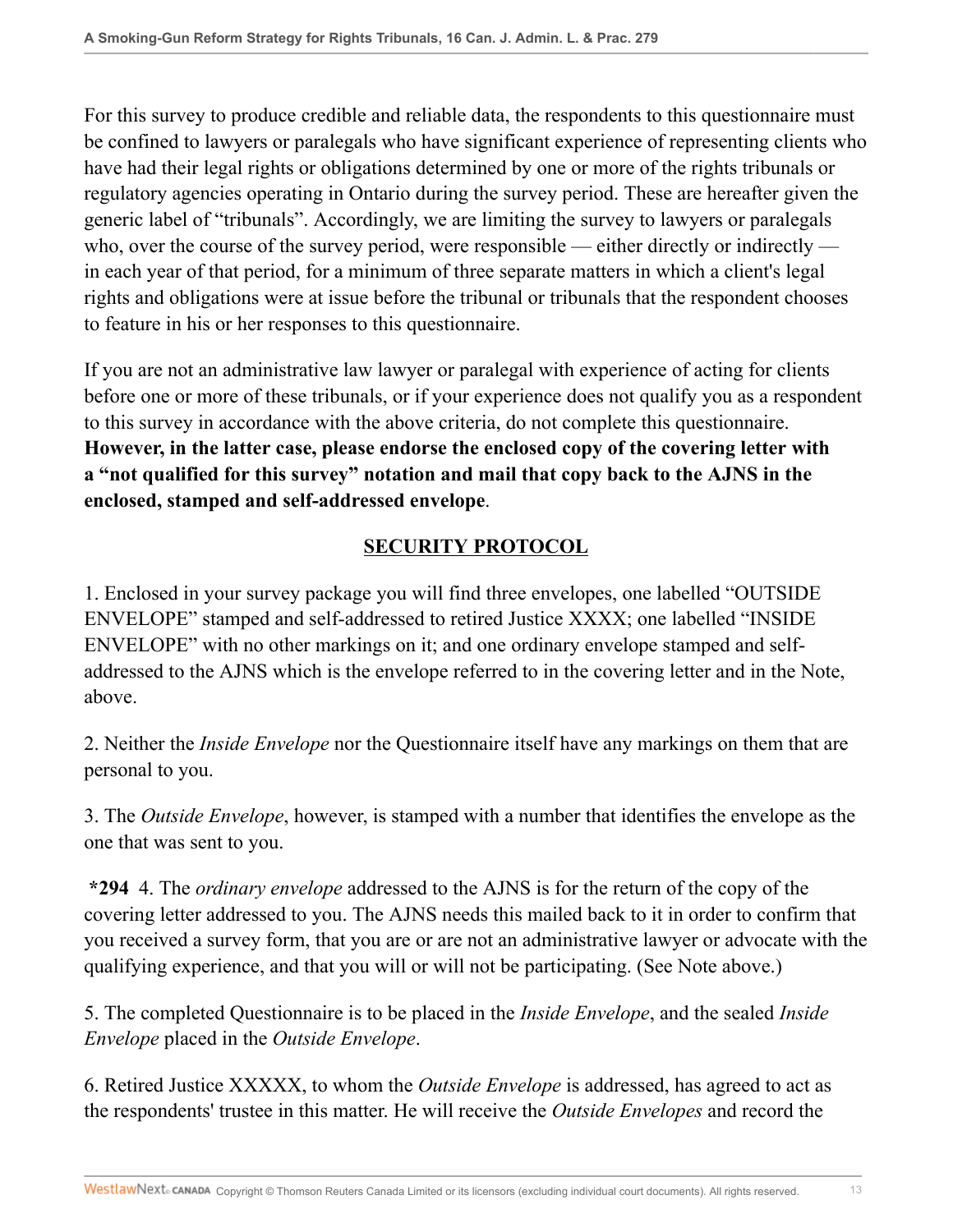numbers that appear on those envelopes, thus establishing a record that will show who has responded to the survey — information that is necessary to establish the statistical validity of the survey. Then, he will open the *Outside Envelopes*, ensure that those envelopes are discarded, and deliver the *Inside Envelopes* unopened to the AJNS. Justice XXXXX has specified that he not have access to the register that ties the numbers on the *Outside Envelopes* to individual names.

7. The AJNS's professional survey secretariat staff will open the *Inside Envelopes* and enter the questionnaire answers into the survey database. The staff will certify to the AJNS and to Justice XXXXX that the questionnaires have not been photo-copied and after the data has been entered they will return them to Justice XXXXX to be referred to again by the secretariat staff only under his supervision and only if necessary for technical reasons related to the administration of the database. After one year of storage, Justice XXXXX will destroy the questionnaires.

# **QUESTIONNAIRE**

# **Instructions: Please read carefully**

## **· What to do if you are qualified to respond with respect to more than one tribunal**

It is possible, perhaps even likely, that qualified respondents to this questionnaire will have had the minimum qualifying experience with respect to more than one tribunal. The questions in this document are related to only one tribunal — a tribunal to be selected by you as the tribunal with which you are *most* familiar. If you are very familiar with other tribunals, it would then be important for you to complete a separate questionnaire **\*295** form with respect to each of those other tribunals. Those forms should be solicited from the AJNS by fax or telephone with a reference to the number that appears on the OUTSIDE ENVELOPE that came with this questionnaire (see the security protocol described above). The additional forms will then be forwarded to you together with the ordinary and INSIDE and OUTSIDE envelopes under another covering letter — one separate set of envelopes for each additional agency — with the OUTSIDE ENVELOPES numbered with the same number that appears on the present version of the OUTSIDE ENVELOPE.

## **· Using additional sheets of paper**

Where a question invites you to write an answer (as opposed to checking one or more of several specified choices), if the space provided in the form proves insufficient, please feel free to continue the response on a separate sheet of paper. Just be sure to cross-reference that sheet to the question number.

## **· Questions you are not comfortable answering**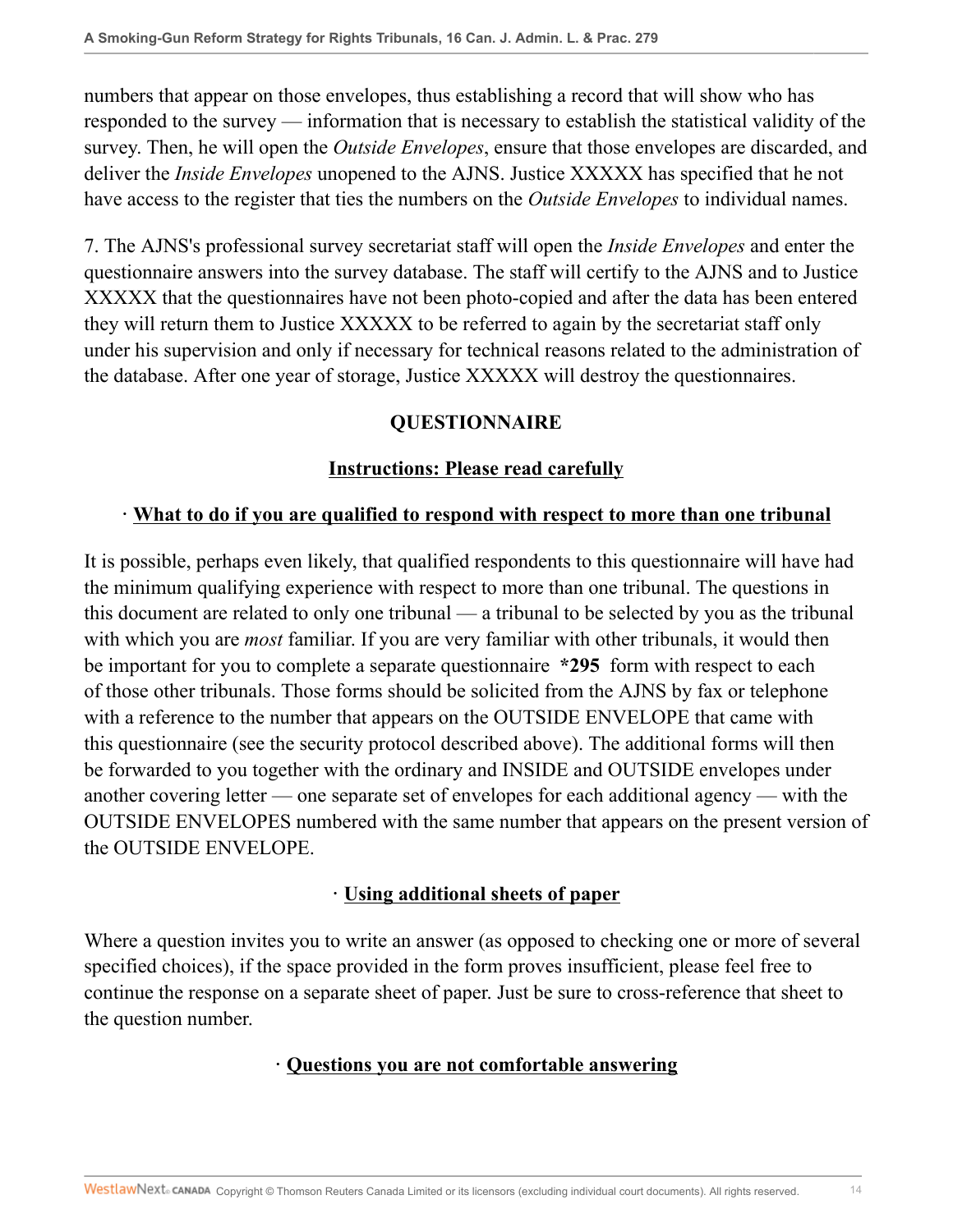If you are uncomfortable about answering any particular question, please feel free to leave it unanswered. However, when you elect do so, we would appreciate your noting, in the margin of the question, that you have "decided not to answer" — "DNA". If possible, a word of explanation would also be appreciated.

## **· N/A questions**

For questions that are "not applicable" to you or your situation, please endorse an "N/A" in the margin of the question.

## **Name of Tribunal to which the Answers in this Questionnaire Relate**

You will find in the package accompanying this questionnaire a numbered and alphabetical list of the tribunals to be covered by this survey (the Tribunal List).

# **The Problem of Migratory Adjudicative or Regulatory Functions**

From time to time, particular tribunals may cease to exist. This may be because there is no longer any need for their function. However, it may also be that a tribunal has been merged with another tribunal with the former tribunal's basic adjudicative or regulatory functions continuing to be carried on by the latter tribunal. Another possibility is that a tribunal may have been reconstituted under a new or substantially amended statute **\*296** as a new entity with a new name, but with the new entity continuing to perform basically the old tribunal's same, adjudicative or regulatory functions. Thus, recently, the Ontario Social Assistance Review Board (SARB), became the Social Benefits Tribunal (SBT), but the SBT's responsibilities continues to include hearing appeals from welfare decisions, which had been SARB's assignment. Counsel and paralegals acting for clients in a particular administrative law field will typically follow a tribunal's basic adjudicative or regulatory functions as they migrate from institution to institution and continue to participate in the merged or new tribunal's exercise of those functions.

We are not interested in learning about truly defunct adjudicative or regulatory functions, but it is important that this survey encompass the history of the administration of a particular adjudicative or regulatory function even if that function has changed its nature from time to time and been moved to other tribunals.

Accordingly, if the basic adjudicative or regulatory functions that have been the focus of the practice experience on which you are relying in responding to this questionnaire have been moved during your practice from one tribunal to another, please adhere to the following instructions.

In response to the request to identify the tribunal in respect of which you intend to answer this questionnaire, enter the name of the tribunal that is exercising those functions as of December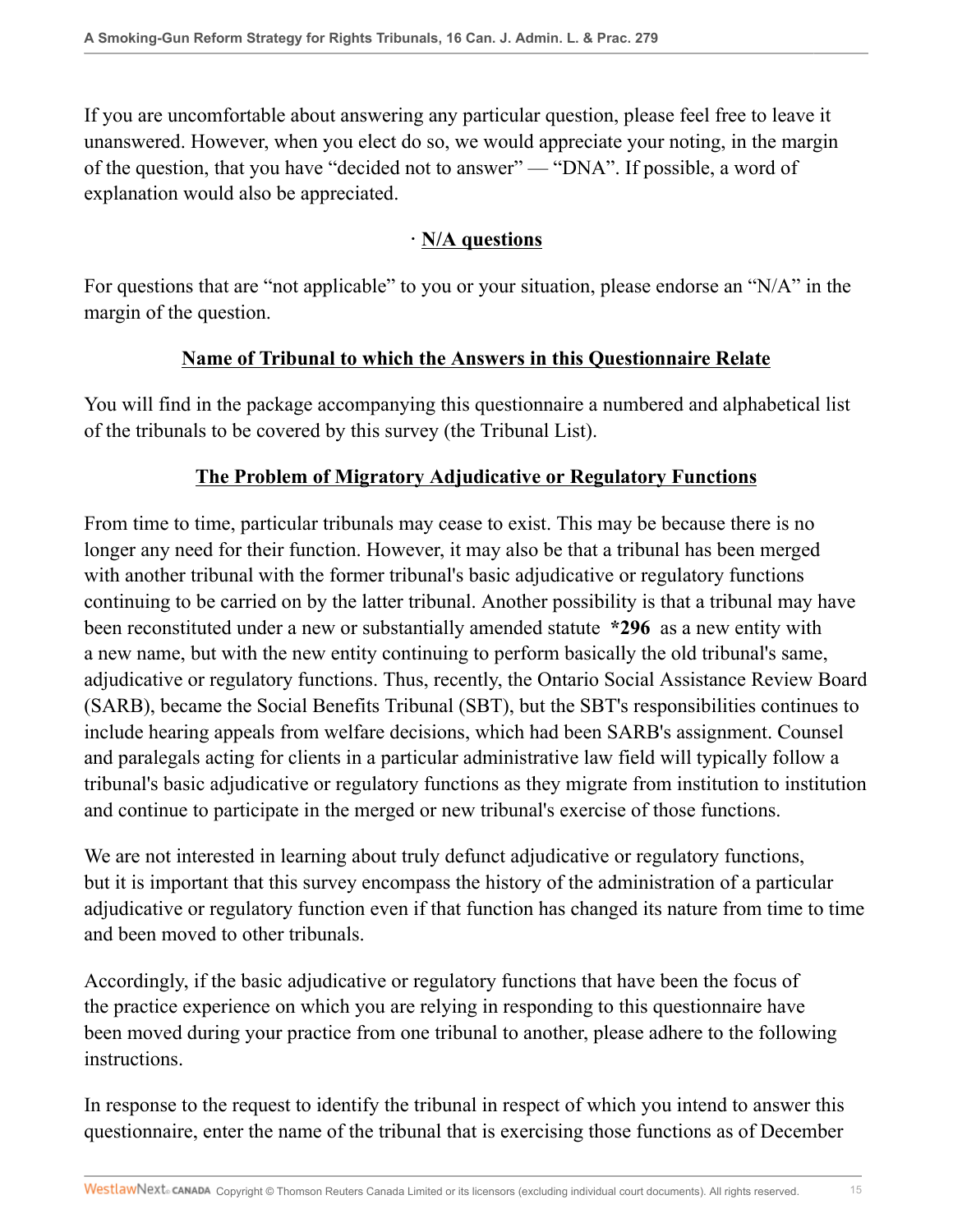31, 2003, and, as well, the names of any predecessor tribunals that have exercised those functions in the past, together with the approximate year in which those tribunals to the best of your recollection ceased to exist or ceased to perform those functions.

It is our believe that the enclosed Tribunal List encompasses all tribunals that now or at some period of time during the survey period were performing adjudicative and/or regulatory functions in the Province of Ontario. If you cannot find on that list the tribunal or tribunals to which your experience relates, please nevertheless insert the name of the institution and any predecessor institutions which in your experience had adjudicative or regulatory functions, and carry on with the questionnaire.

## **\*297 Identification of Subject Tribunal**

1. As of December 31, 2003, the name of the adjudicative or regulatory tribunal to which the answers in this questionnaire will relate was:

the  $(Tribunal List No: )$ 

 $\frac{1}{2}$ 

If there were predecessor tribunals as referred to above, references to "this tribunal" in what follows shall be deemed to encompass both the predecessor tribunals and the current tribunal as though, taken together, they were one ongoing institution.

## **Your Qualifications for Critically Assessing this Tribunal**

2. Are you a lawyer or a "paralegal" or "consultant"? Lawyer:  $\therefore$  Paralegal or Consultant:

3. If you are a lawyer, within what two-year period were you called to the bar? Within the period from to  $\blacksquare$ . (The request to identify your call date only within a two-year period is intended as a further protection of your identity.)

4. If you are a paralegal or consultant, how many years of advocacy experience do you have? \_\_\_\_\_ years

5. What is the total number of 12-month periods ending Dec. 31, 2003, within which you estimate you were directly or indirectly responsible for three or more separate matters for a client or clients whose legal rights or obligations were at issue at this Tribunal? \_\_\_\_\_

6. During the latter periods, approximately what number of separate matters did you typically average per year? \_\_\_\_\_

7. Does December 31, 2003 fall within your most recent qualifying period? Yes No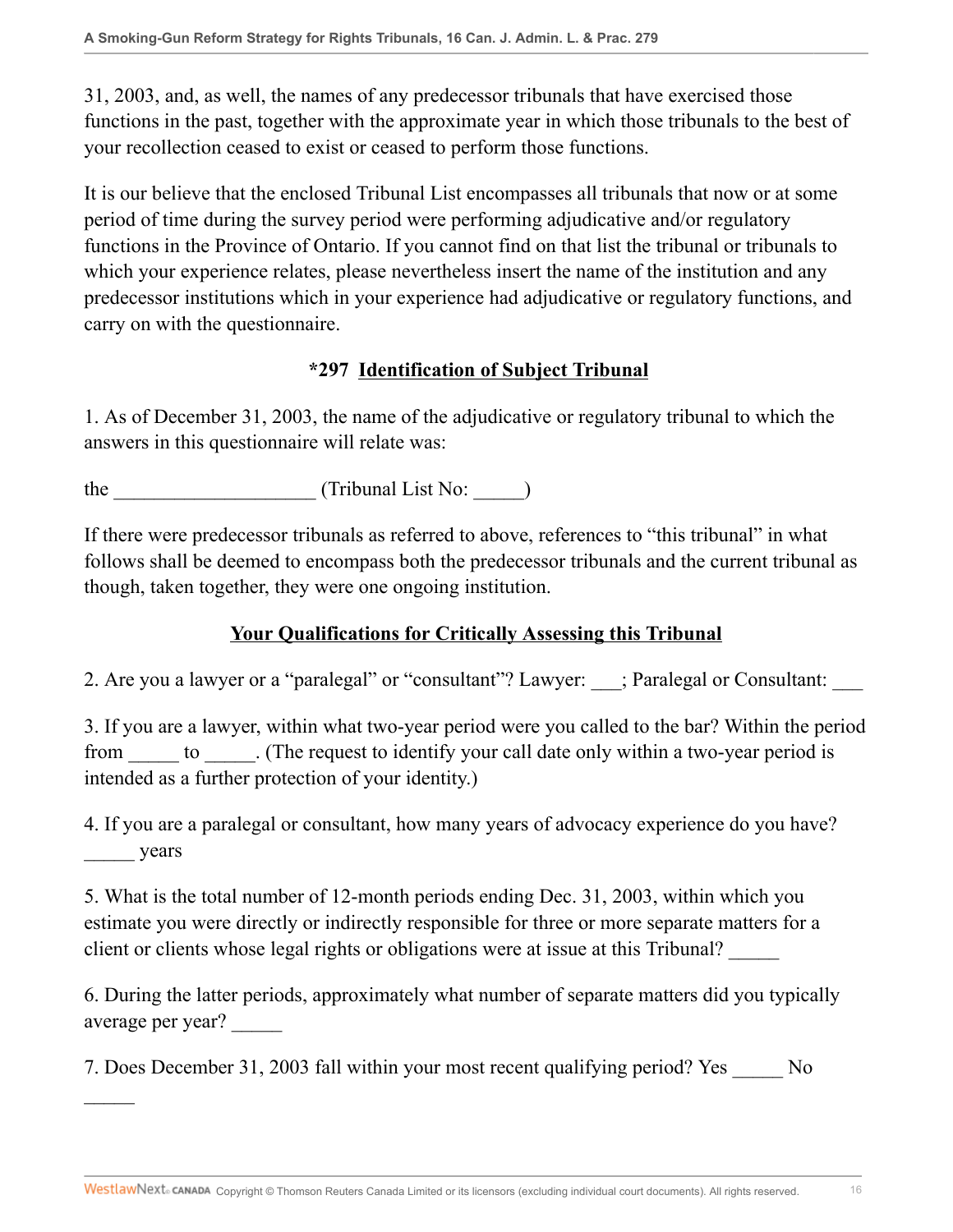8. If No, then within what two, calendar-year period did your last qualifying period end?  $\frac{10}{\sqrt{2}}$ 

9. In what professional environment were you *principally* engaged while you were accumulating the foregoing experience?

a. Private Practice:

b. Sole practitioner: \_\_\_\_\_

c. Small firm:

d. Medium-sized firm:

**\*298** e. Major firm: \_\_\_\_\_

f. Government legal services representing the government or an arm of government participating as a party in this agency's hearings:

g. Legal Services Clinic under the Legal Aid Plan: \_\_\_\_\_

h. Corporate counsel or legal staff:

i. Other (please specify):

10. Where in Ontario were you principally located while you were accumulating the foregoing experience?

a. Downtown Toronto:

b. City of Toronto:

c. Greater Toronto Area:

d. Ottawa:

e. Hamilton:

f. Windsor: \_\_\_\_\_

g. Sarnia: \_\_\_\_\_

h. London: \_\_\_\_\_

i. Cambridge: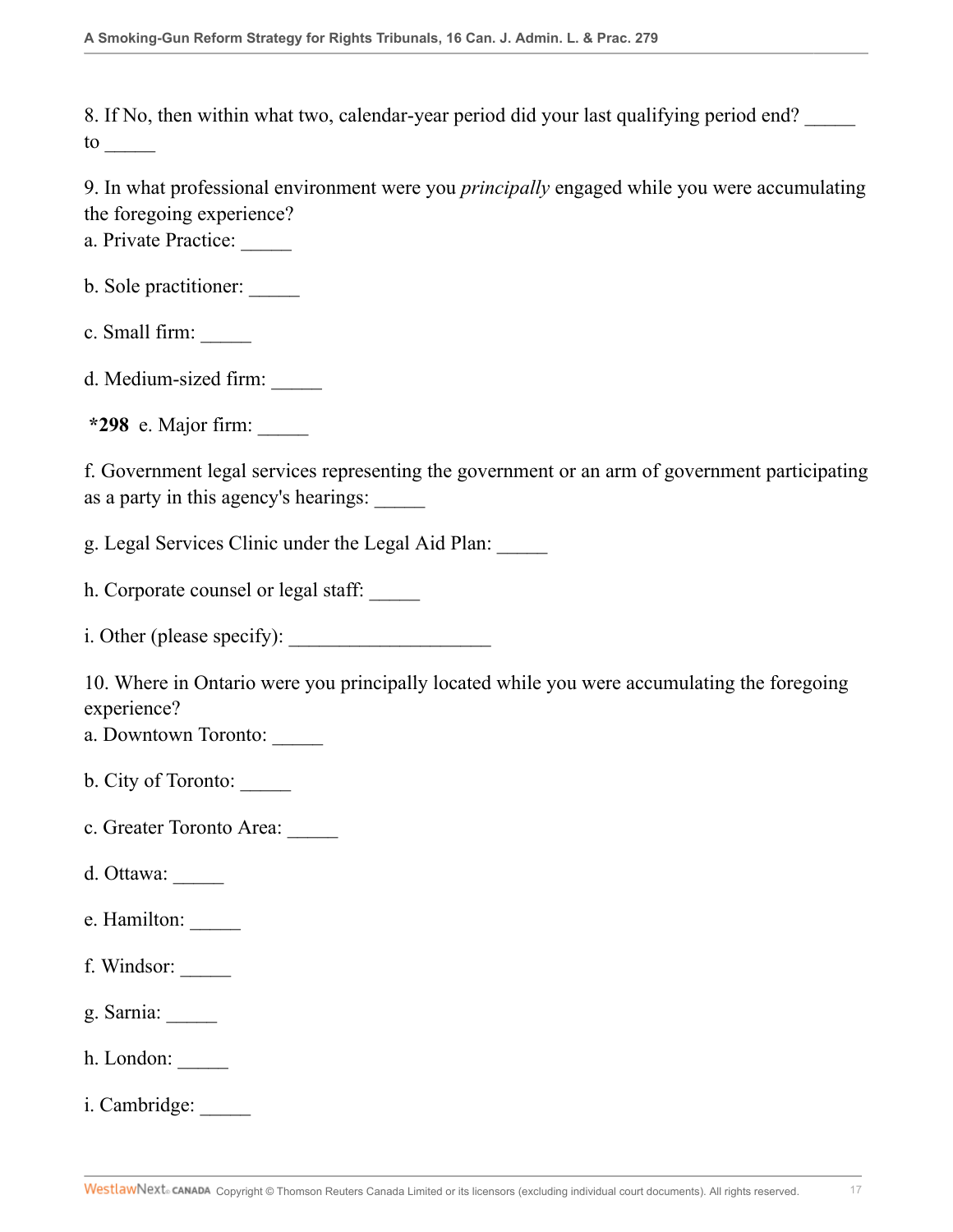| j. Kitchener-Waterloo: |  |
|------------------------|--|
|                        |  |

- k. Sudbury: \_\_\_\_\_
- l. Thunder Bay: \_\_\_\_\_
- m. Timmins:
- n. Sault St. Marie:
- o. Cornwall: \_\_\_\_\_
- p. Brockville:
- q. Kingston: \_\_\_\_\_
- r. Belleville:
- s. Oshawa:
- t. Other city:
- u. Other town: \_\_\_\_\_\_\_\_\_\_

11. Compared to the qualifications of other counsel or advocates who are known by you to deal with this tribunal (not including tribunal staff or members), how qualified do you feel yourself to be to critically assess the performance of this tribunal from the perspective of a counsel or client? Better qualified than most: \_\_\_\_\_; As qualified as anyone: \_\_\_\_\_; Qualified, but not as qualified as some:

12. In the fields of law in which some tribunals operate, the parties typically fall into informally designated general categories such as landlords, or tenants, or employers, or unions, or injured workers, **\*299** or welfare recipients, or developers, or private property owners, or patients or doctors, or children, etc. Advocates often specialize in acting for clients in only one of those categories. In the matters for which you were responsible at this tribunal did you specialize in acting for one category of client? Yes No

13. If yes, please describe the category of client for whom you typically acted:

#### **Tribunal's Performance**

#### **Please discount disproportionate influences**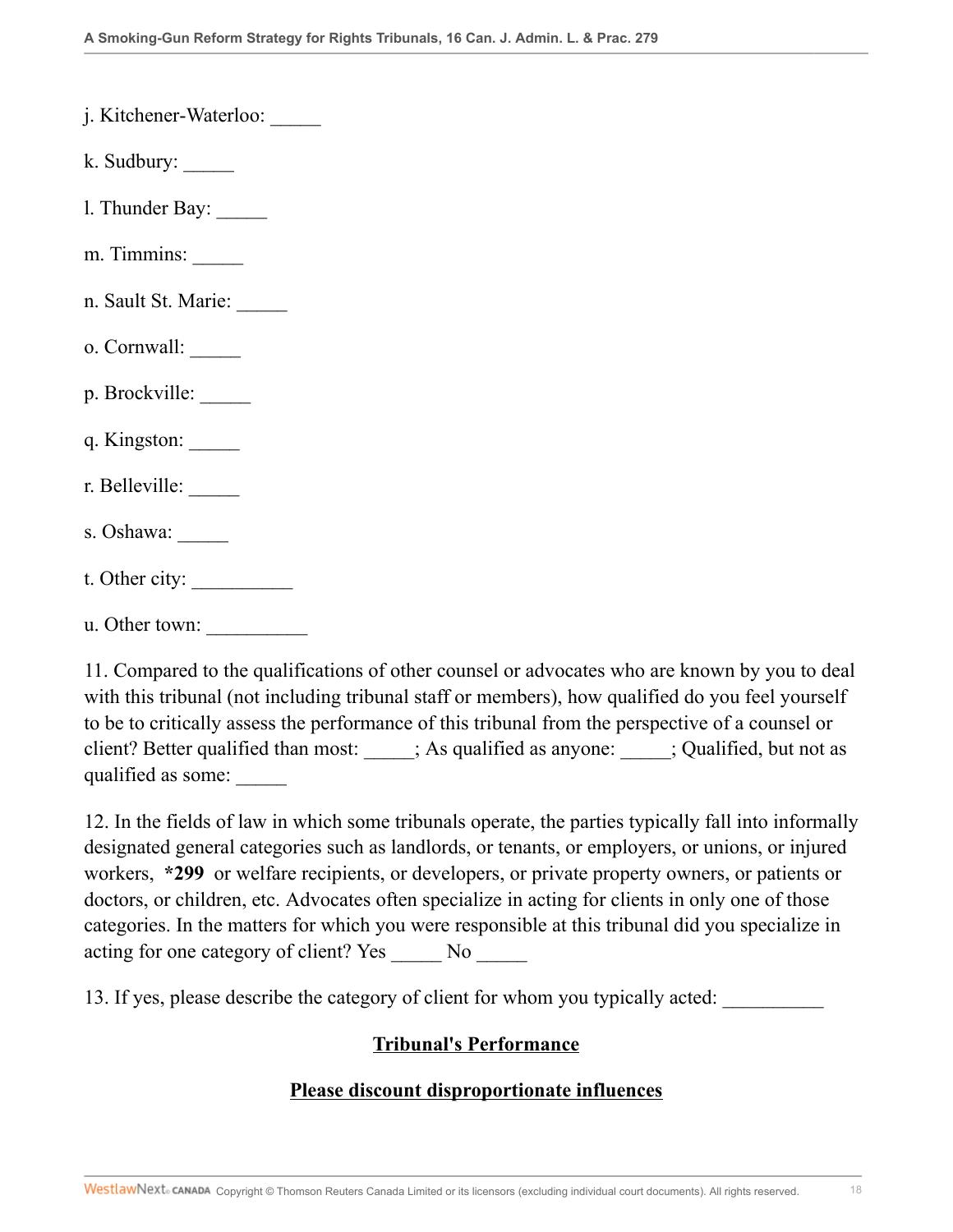It is generally perceived — at least by tribunals — that the views of counsel and paralegals concerning the qualities of a particular tribunal may be disproportionately influenced by one big personal loss or win, perhaps especially if the professional wound or sense of triumph is relatively fresh. In answering the following questions, you are asked to be conscientious in appropriately discounting such possibly disproportionate influences.

# **The Survey Period**

The period of this tribunal's performance to be covered by this survey is the period from January 1, 2001 to December 31, 2003.

# **The Performance Criteria**

In April 1998, the *Agency Reform Commission on Ontario's Regulatory & Adjudicative Agencies*, chaired by Conservative MPP Garry Guzzo, issued its report on "ways to improve the services of Ontario's regulatory and adjudicative agencies". The report is entitled "Everyday Justice" and is commonly known as the "Guzzo Report". The report was generally well received and the government accepted the report and its recommendations.

On the subject of tribunal performance, *Everyday Justice* identified eight "common goals" that in the Commission's view were "critical to effective and efficient performance and service quality". In the following questions, you will be asked to assess the performance of this tribunal during the survey period relative to those eight goals.

**\*300** The eight goals as defined by the Commission (at page 18 of the report) are as follows: 1) **Fairness**: the provision of service and performance of statutory functions in an impartial, lawful, unbiased and just manner.

2) **Accessibility**: The ability to provide information and services that are simple and easy to use.

3) **Timeliness**: The performance of tasks within established time frames based on reasonable expectations.

4) **Quality and Consistency**: The production of accurate, relevant, dependable, understandable and predictable information and results with no errors in law or fact.

5) **Transparency**: The use of policies and procedures that are clear and understandable to everyone involved.

6) **Expertise**: The possession and use of the skill, knowledge and technical competence required to discharge all statutory responsibilities and maintain public confidence.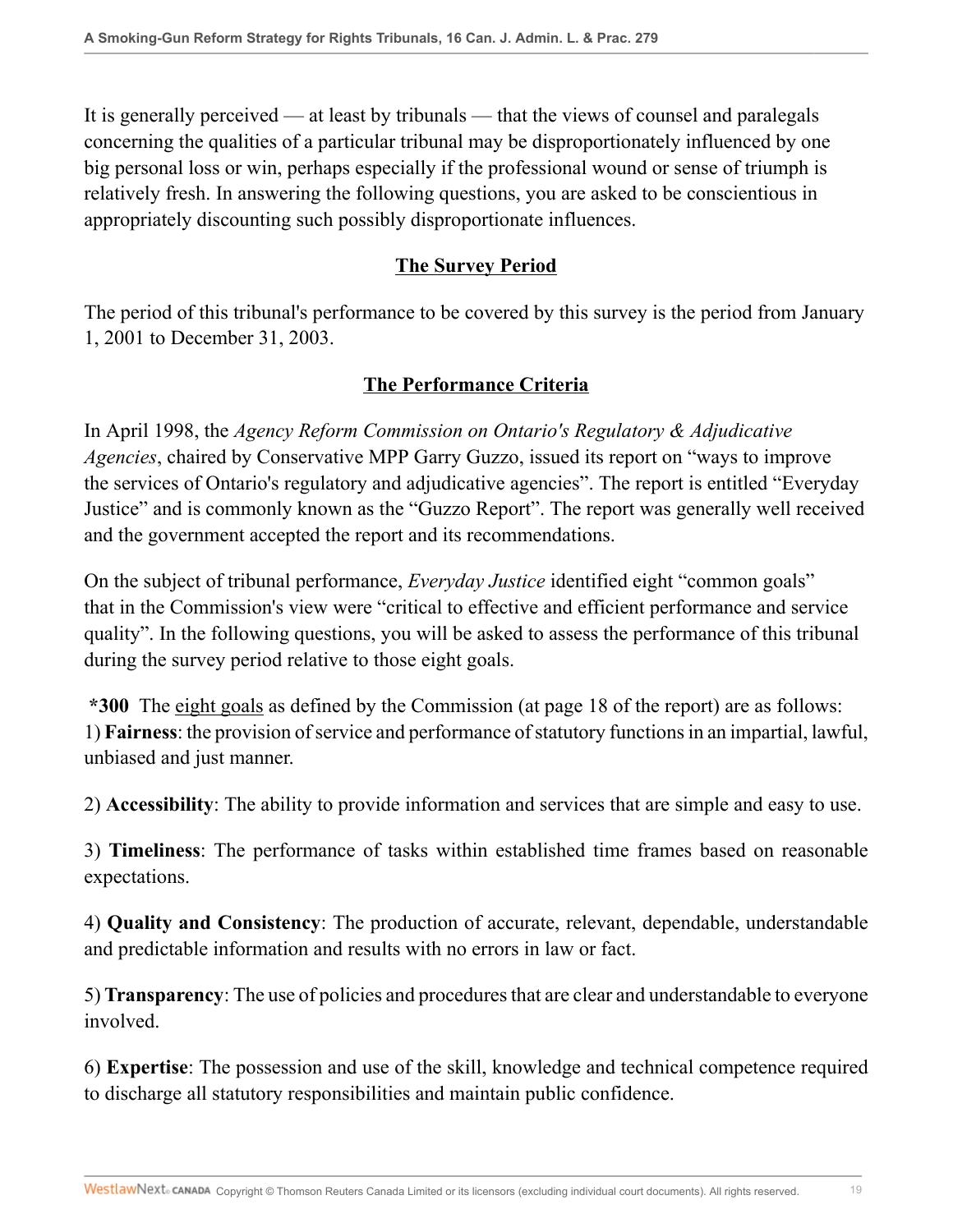7) **Optimum Cost**: The provision of services at a cost that is based on best practices and is cost effective for everyone involved.

8) **Courtesy**: The demonstration of respect to everyone who comes into contact with the agency.

14. **Fairness**: Please select from the following list of numbered statements the *one* statement that *best* describes your view of this tribunal's performance relative to the Fairness goal, as defined above, during the survey period. Circle the appropriate number: **(1), (2), (3), (4), (5)**

The statements from which the choice concerning *Fairness* is to be made are as follows: **(1) Leaving aside differences respecting legal and factual issues on which reasonable people might reasonably differ, this tribunal could always be counted on to operate in an impartial, lawful, unbiased and just manner**.

**(2) Leaving aside differences respecting legal and factual issues on which reasonable people might reasonably differ, this tribunal usually operated in an impartial, lawful, unbiased and just manner, but it could not always be counted on to do so**.

**\*301 (3) This tribunal frequently left me and/or my clients with the impression that it was not operating in an impartial or unbiased and just manner**.

**(4) This tribunal is not impartial or unbiased and it does not operate in a just manner**.

 $\mathcal{L}_\text{max}$  , where  $\mathcal{L}_\text{max}$  is the set of the set of the set of the set of the set of the set of the set of the set of the set of the set of the set of the set of the set of the set of the set of the set of the se

**(5) Your words (Please**, **use this space only if none of the standard statements come close to fairly approximating your views)**:

The statements from which the choice is to be made in respect of this tribunal's *accessibility* are as follows:

**(1) Making fair allowances for the complexity and difficulty of its functions, this tribunal's information and services were almost always simple and easy for a client to use**.

<sup>15.</sup> **Accessibility**: Please select from the following list of numbered statements the *one* statement that *best* describes your view of this tribunal's performance relative to the Accessibility goal, as defined above, during the survey period. Circle the appropriate number: **(1), (2), (3), (4), (5), (6)** In making these choices, assume that the "information" referred to in the definition of "accessibility" is information available to clients about the tribunal's process and procedures. Also, the assessment of simplicity and ease of use must bear some reasonable relationship to the relative complexity or difficulty of the tribunal's functions.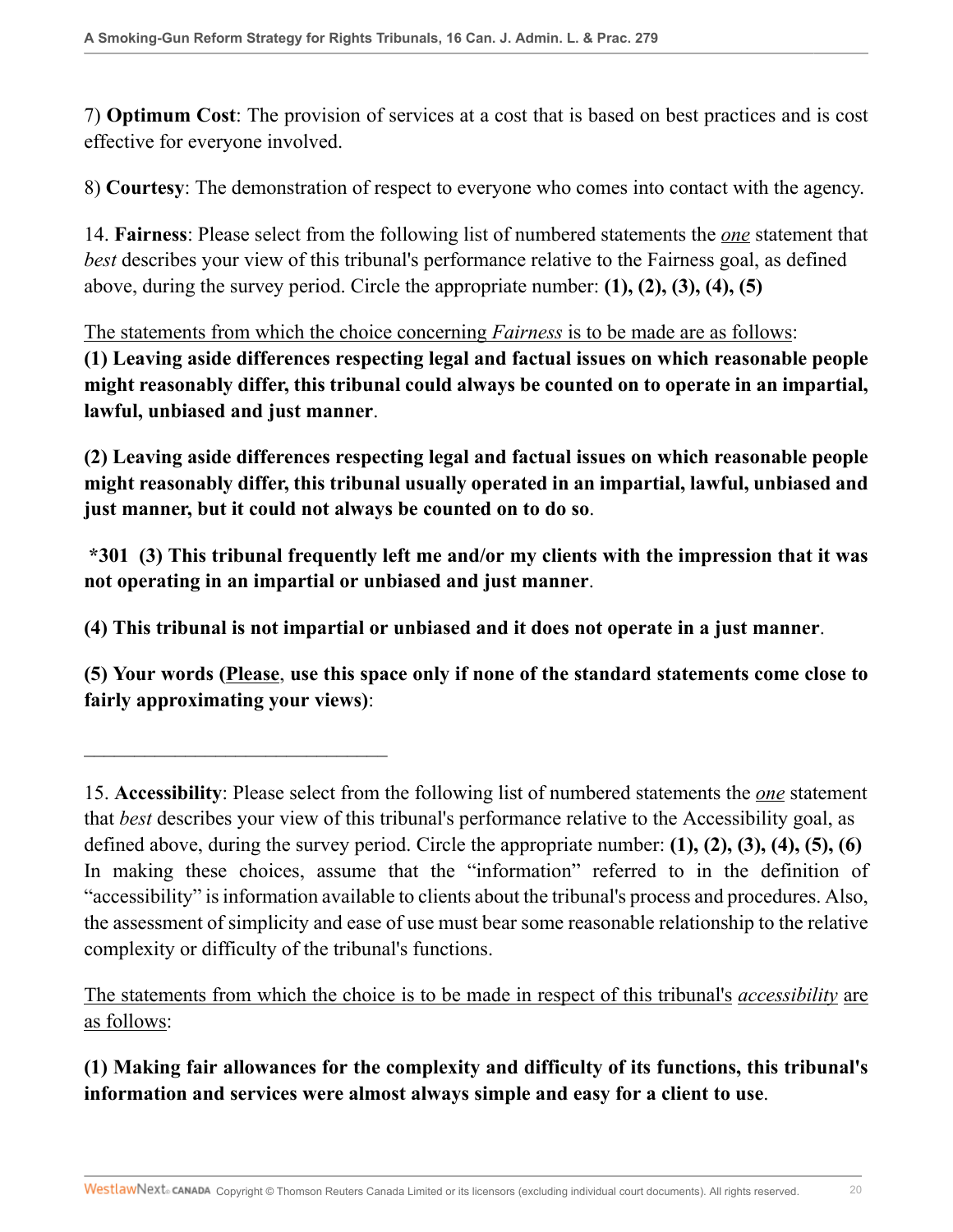$\mathcal{L}_\text{max}$  , where  $\mathcal{L}_\text{max}$  is the set of the set of the set of the set of the set of the set of the set of the set of the set of the set of the set of the set of the set of the set of the set of the set of the se

**(2) Making fair allowances for the complexity and difficulty of its functions, this tribunal's information and services were usually reasonably simple and easy for a client to use**.

**(3) Even making fair allowances for the complexity and difficulty of its functions, this tribunal's information and services were often not simple or easy for a client to use**.

**(4) Even making fair allowances for the complexity and difficulty of its functions, this tribunal's information and services were never simple or easy for a client to use**.

**(5) Getting information and services from this tribunal was always difficult for a lawyer or advocate, never mind a client, \*302 and when one got it, it was rarely simple or easy to use — certainly not for a client**.

**(6) Your words (Please**, **only use this space if none of the standard statements come close to fairly approximating your views)**:

In making this choice, take reasonable account of the inherent complexity and difficulty of this tribunal's tasks.

The statements from which the choice concerning *timeliness* is to be made are as follows:

**(1) This tribunal established time frames for its performance that, having regard for the complexity and difficulty of its tasks, were based on reasonable expectations. It committed to usually performing within those time frames and could generally be counted on to do so**.

**(2) This tribunal established time frames for its performance that, having regard for the complexity and difficulty of its tasks, were based on reasonable expectations. It committed to usually performing within those time frames, but too often it failed to do so**.

**(3) This tribunal established time frames for its performance that, having regard for the complexity and difficulty of its tasks and the demands of a fair hearing and decision-making process, were unreasonably short**.

**(4) I was not aware that this tribunal had established time frames for the performance of its tasks. However, it usually completed its tasks within time frames that were reasonable having regard to the complexity and difficulty of those tasks**.

<sup>16.</sup> **Timeliness**: Please select from the following list of numbered statements the *one* statement that *best* describes your view of this tribunal's performance relative to the timeliness goal, as defined above, during the survey period. Circle the appropriate number: **(1), (2), (3), (4), (5), (6), (7)**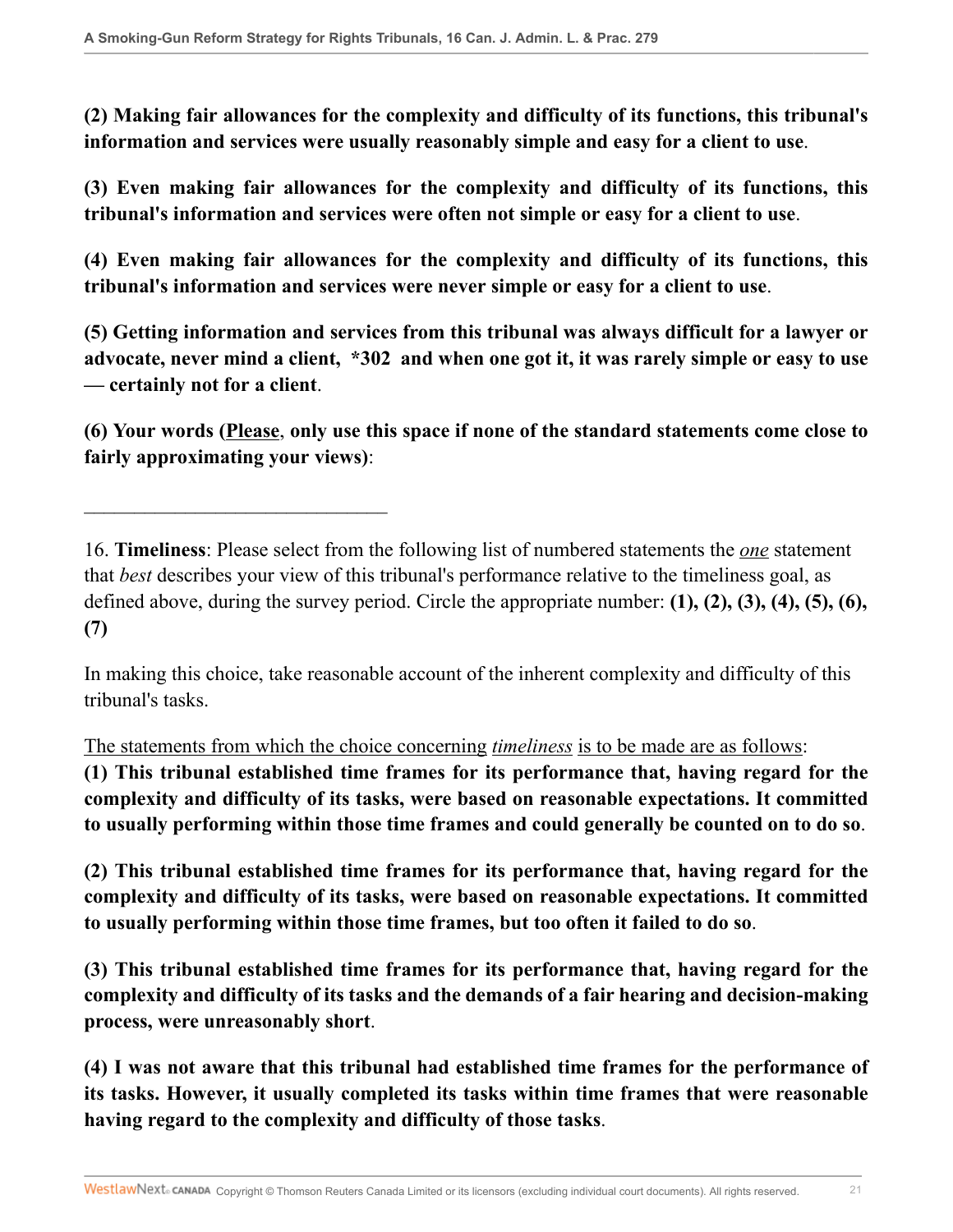$\mathcal{L}_\text{max}$  , where  $\mathcal{L}_\text{max}$  is the set of the set of the set of the set of the set of the set of the set of the set of the set of the set of the set of the set of the set of the set of the set of the set of the se

 $\mathcal{L}_\text{max}$  , where  $\mathcal{L}_\text{max}$  is the set of the set of the set of the set of the set of the set of the set of the set of the set of the set of the set of the set of the set of the set of the set of the set of the se

**(5) I was not aware that this tribunal had established time frames for the performance of its tasks. Moreover, it frequently failed to complete its tasks within time frames that \*303 were reasonable even taking account of the complexity and difficulty of those tasks**.

**(6) Even making fair allowances for the complexity and difficulty of its functions, it must be said that this tribunal almost always failed to perform its tasks within reasonable time frames**.

**(7) Your words (Please**, **only use this space if none of the standard statements come close to fairly approximating your views)**:

The statements from which the choice is to be made concerning *quality and consistency* are as follows:

**(1) The quality and consistency of this tribunal's work was almost always excellent**.

**(2) The quality and consistency of this tribunal's work was generally very good**.

**(3) The quality of this tribunal's work was generally good but consistency in the interpretation of the statutes for which it is responsible was uneven**.

**(4) The quality and consistency of this tribunal's work was only average**.

**(5) The quality of this tribunal's work was usually poor and predicting outcomes in its proceedings was always hazardous**.

**(6) Your words (Please**, **only use this space if none of the standard statements come close to fairly approximating your views)**:

The statements from which the choice is to be made concerning *transparency* are as follows:

<sup>17.</sup> **Quality and Consistency**: Please select from the following list of numbered statements the *one* statement that *best* describes your view of this tribunal's performance relative to the quality and consistency goal, as defined above, during the survey period. Circle the appropriate number: **(1), (2), (3), (4), (5), (6)**

**<sup>\*304</sup>** 18. **Transparency**: Please select from the following list of numbered statements the *one* statement that *best* describes your view of this tribunal's performance relative to the transparency goal, as defined above, during the survey period. Circle the appropriate number: **(1), (2), (3), (4), (5)**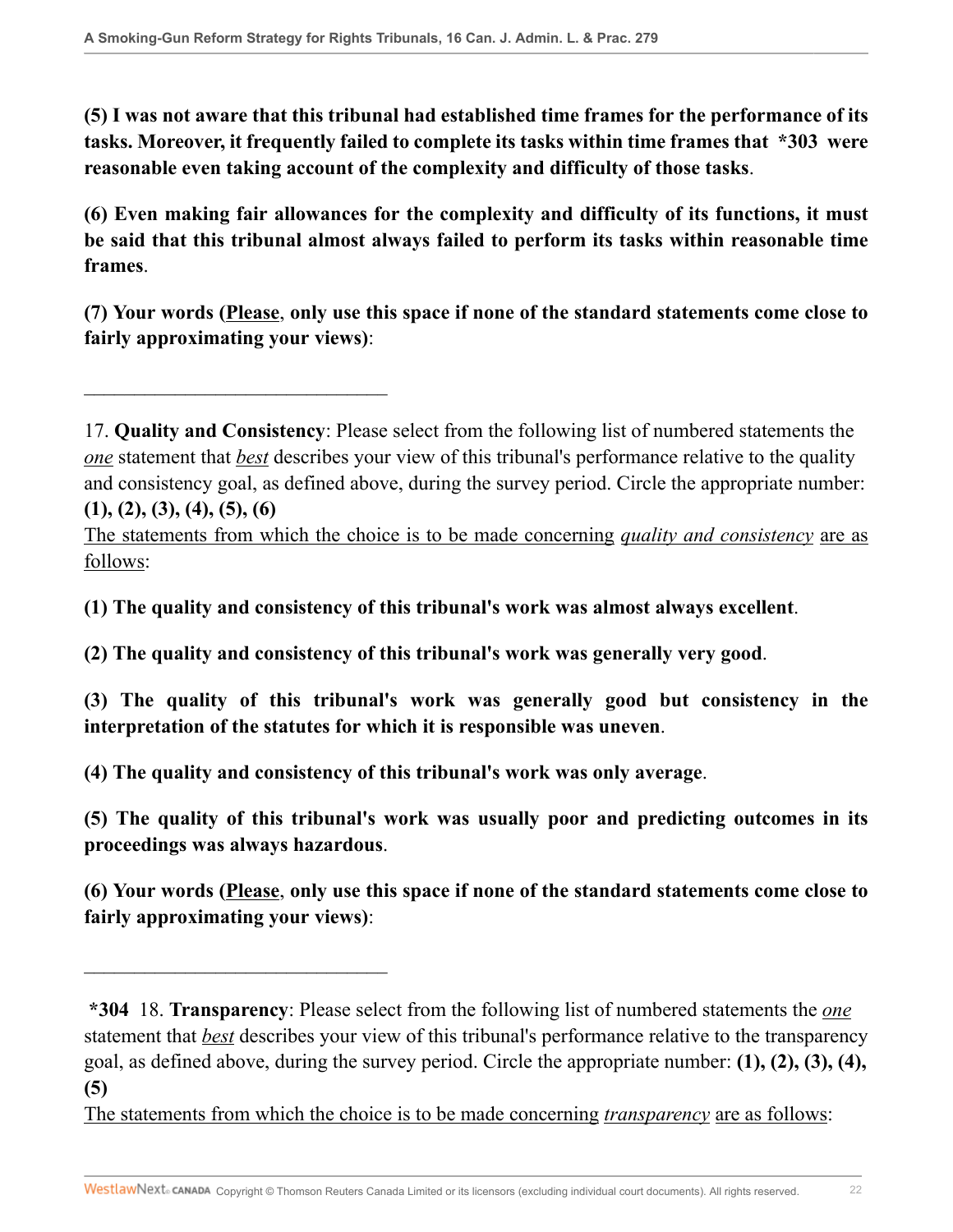**(1) This tribunal had no secrets. It worked hard at ensuring that everyone knew what it was doing and why**.

**(2) This tribunal's policies and procedures were reasonably transparent**.

 $\overline{\phantom{a}}$  , where  $\overline{\phantom{a}}$  , where  $\overline{\phantom{a}}$  , where  $\overline{\phantom{a}}$  , where  $\overline{\phantom{a}}$ 

 $\mathcal{L}_\text{max}$  , where  $\mathcal{L}_\text{max}$  is the set of the set of the set of the set of the set of the set of the set of the set of the set of the set of the set of the set of the set of the set of the set of the set of the se

**(3) This tribunal took no steps to make its decisions publicly accessible in a searchable format and published no written policy guidelines. Accordingly, it was always difficult to discover its policies respecting the interpretation or application of its statute**.

**(4) This tribunal worked behind closed doors. One was never told more than was absolutely necessary to one's proceedings and it was hard work to get that**.

**(5) Your words (Please**, **only use this space if none of the standard statements come close to fairly approximating your views)**:

The statements from which the choice is to be made concerning *expertise* are as follows:

**(1) The level of skill, knowledge and technical competence in this tribunal was always excellent**.

**(2) The level of skill, knowledge and technical competence in this tribunal was generally good**.

**\*305 (3) The level of skill, knowledge and technical competence in this tribunal was dependent on which of the members of the tribunal one ended up dealing with. Many were excellent, some were not very skilful, knowledgeable or competent**.

**(4) The level of skill, knowledge and technical competence in this tribunal was dependent on which of the members one ended up dealing with. Not many were excellent, most were not very skilful, knowledgeable or competent**.

**(5) The level of skill, knowledge and technical competence in this tribunal was generally poor**.

**(6) Your words (Please**, **only use this space if none of the standard statements come close to fairly approximating your views)**:

<sup>19.</sup> **Expertise**: Please select from the following list of numbered statements the *one* statement that *best* describes your view of this tribunal's performance relative to the expertise goal, as defined above, during the survey period. (Please re-read the definition.) Circle the appropriate number: **(1), (2), (3), (4), (5), (6)**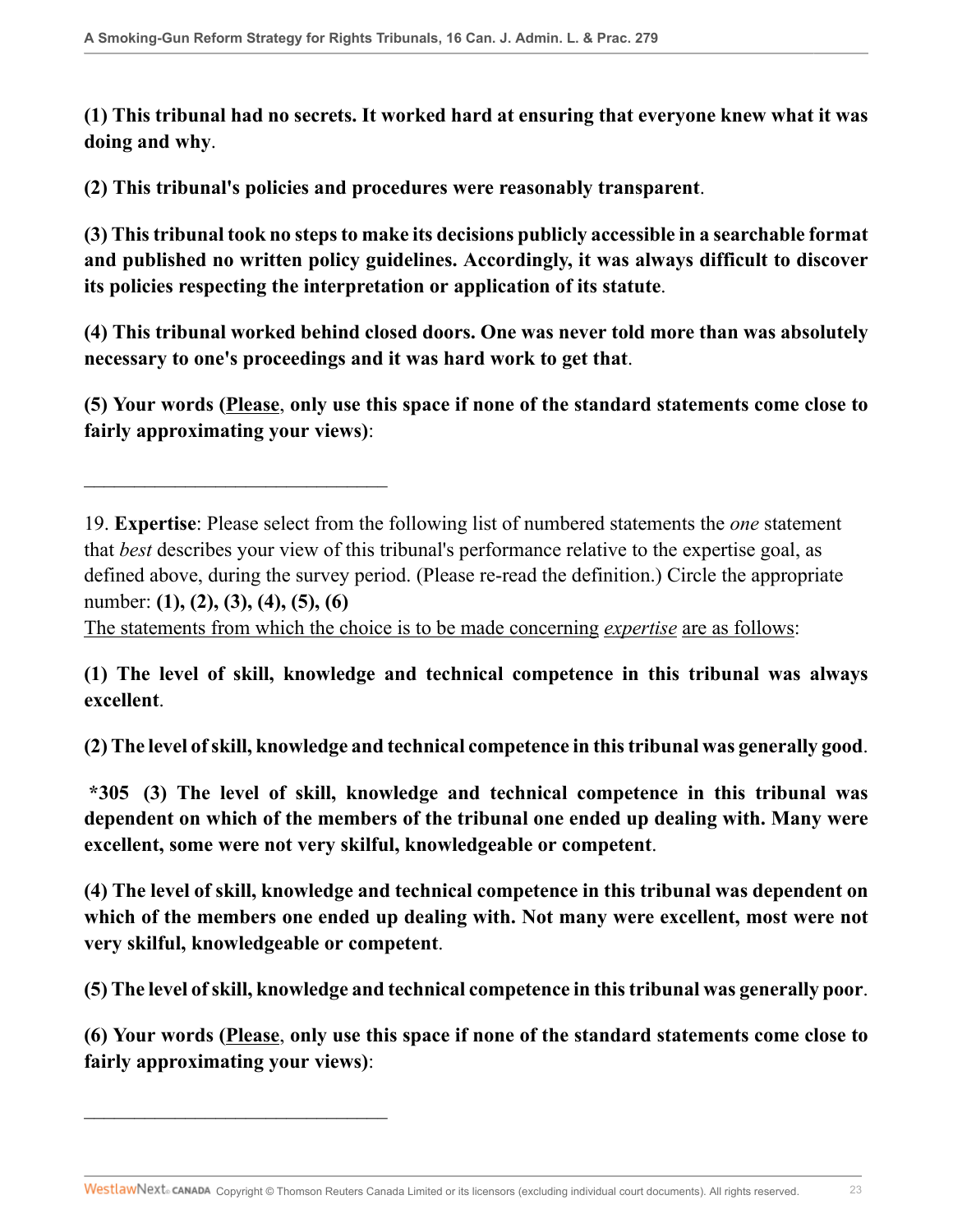20. **Optimum Cost**: Please select from the following list of numbered statements the *one* statement that *best* describes your view of this tribunal's performance relative to the goal of optimum cost, as defined above, during the survey period. (Please re-read the definition.) Circle the appropriate number: **(1), (2), (3), (4), (5)**.

The statements from which the choice is to be made concerning *optimum cost* are as follows:

**(1) This appeared to be a very well managed tribunal that utilized the funding it received to optimum effect**.

**(2) This appeared to be a tribunal that was managed reasonably well and utilized its funding to good effect**.

**(3) This appeared to be a tribunal with indifferent management and that utilized its funding to only average effect**.

**(4) This appeared to be a tribunal that was poorly managed and did not make good use of its funding**.

**(5) Your words (Please**, **only use this space if none of the standard statements come close to fairly approximating your views)**:

21. **Courtesy**: Please select from the following list of numbered statements the *one* statement that *best* describes your view of this tribunal's performance relative to the goal of treating everyone with **\*306** "courtesy" during the survey period (Please re-read the definition.) Circle the appropriate number: **(1), (2), (3), (4), (5), (6)**

The statements from which the choice is to be made concerning the tribunal's courtesy are as follows:

**(1) This tribunal routinely treated everyone it encountered in everything it did with natural courtesy and respect**.

**(2) This tribunal's staff was always courteous and respectful to me and to my clients, but the hearing environment was often discourteous and disrespectful**.

**(3) This tribunal's hearing environments were typically courteous and respectful, but its staff were often discourteous and disrespectful**.

**(4) The courtesy and respect shown to me and to my clients by this tribunal — both its staff and members — was too often not what one would hope for**.

**(5) Courtesy and respect to me or to my clients is not something I associated with this tribunal at any level**.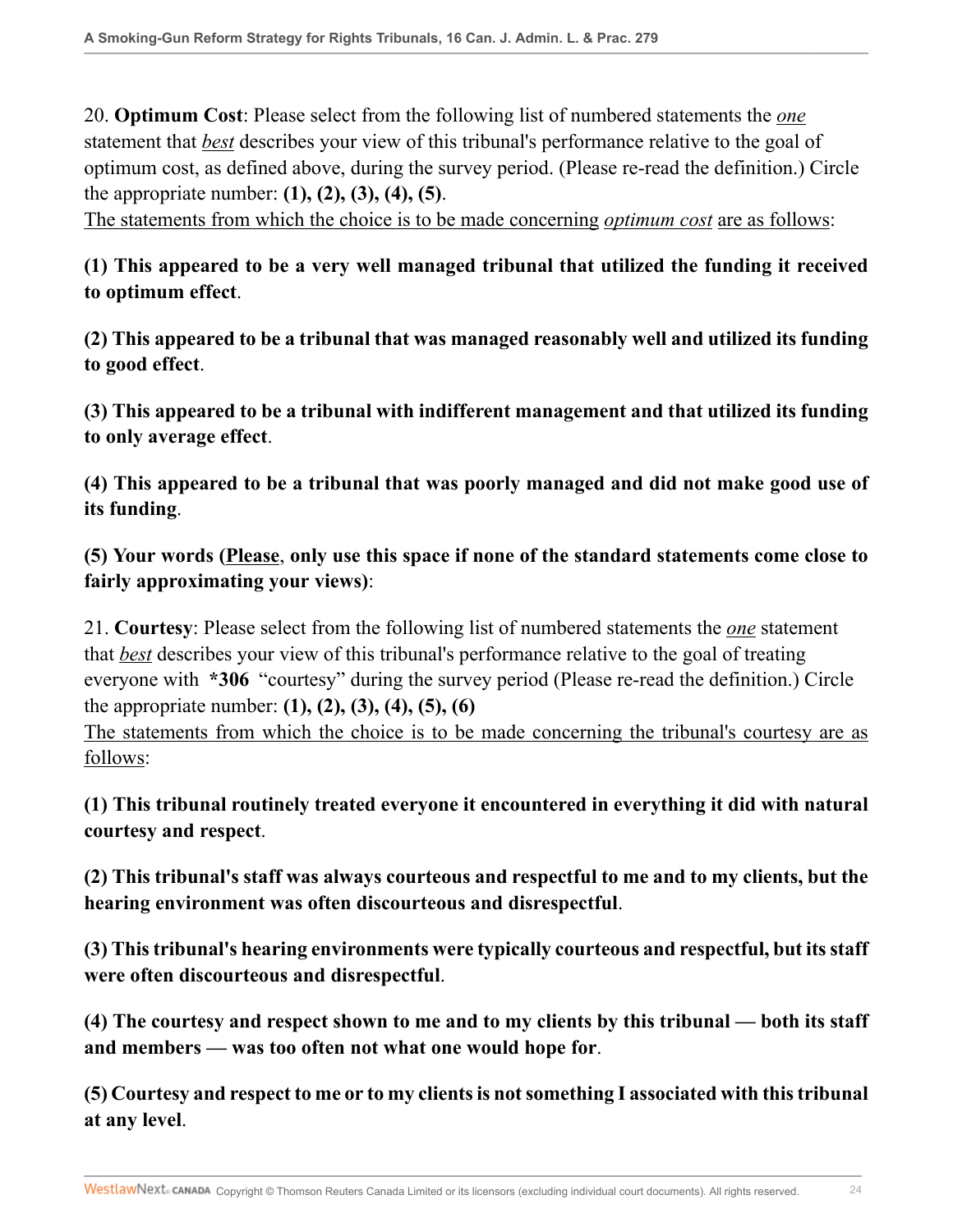$\overline{\phantom{a}}$  , where  $\overline{\phantom{a}}$  , where  $\overline{\phantom{a}}$  , where  $\overline{\phantom{a}}$  , where  $\overline{\phantom{a}}$ 

 $\overline{\phantom{a}}$  , where  $\overline{\phantom{a}}$  , where  $\overline{\phantom{a}}$  , where  $\overline{\phantom{a}}$  , where  $\overline{\phantom{a}}$ 

 $\overline{\phantom{a}}$  , where  $\overline{\phantom{a}}$  , where  $\overline{\phantom{a}}$  , where  $\overline{\phantom{a}}$  , where  $\overline{\phantom{a}}$ 

## **(6) Your words (***Please***, only use this space if none of the standard statements come close to fairly approximating your views)**:

#### **The Nature of this Tribunal's Functions and the Role and Status of its Members**

In the following section of the questionnaire, we need to be working with a common understanding of certain concepts. Consider each of the following definitions and indicate whether you strongly agree, agree, are unsure, disagree, or strongly disagree, that it reasonably reflects your understanding of the concept.

## **Definition of "Adjudication":**

*Deciding disputes about legal rights or obligations on the basis of applying relevant statutes or regulations or other relevant law — interpreted in accordance with recognized cannons of legal reasoning — to the adjudicator's own findings of fact, after he or* **\*307** *she has heard evidence and argument from the affected parties in a fair hearing*.

22. (i) Strongly Agree \_\_\_\_; (ii) Agree \_\_\_\_; (iii) Unsure \_\_\_\_\_\_\_; (iv) Disagree \_\_\_\_; or (v) Strongly Disagree

23. If you are unsure, disagree, or strongly disagree, with this definition of "Adjudication" identify the problem and/or say how you think the definition might be changed or clarified:

## **Definition of "Regulatory Decision-making":**

*Exercising a statute-authorized discretion to determine the policy criteria, and specify the policy rules, that are to govern economic or social activities within a tribunal's statutory jurisdiction. By way of clarification, regulatory decision-making is understood not to include the adjudicative function of deciding a dispute between a government and private, corporate or individual parties, or between private parties, about legal rights or obligations that depend on the determination of the relevance, meaning and affect of published policy-rules or criteria in a particular case*.

24. (i) Strongly Agree  $\qquad$ ; (ii) Agree  $\qquad$ ; (iii) Unsure  $\qquad$ ; (iv) Disagree  $\qquad$ ; or (v) Strongly Disagree

25. If you are unsure or disagree or strongly disagree, identify the problem and/or state how the definition might be changed or clarified: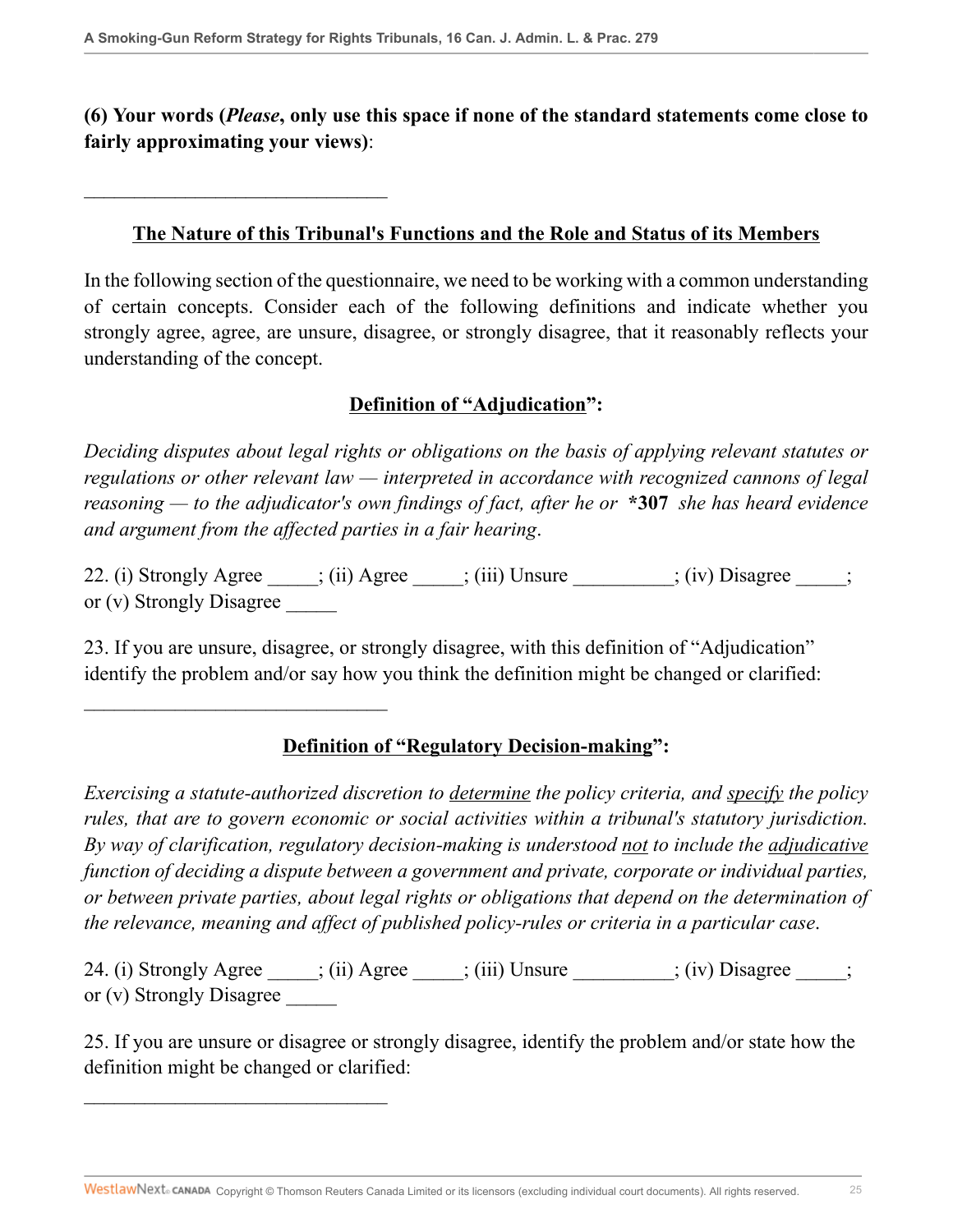$\overline{\phantom{a}}$  , where  $\overline{\phantom{a}}$  , where  $\overline{\phantom{a}}$  , where  $\overline{\phantom{a}}$  , where  $\overline{\phantom{a}}$ 

 $\mathcal{L}_\text{max}$  , where  $\mathcal{L}_\text{max}$  is the set of the set of the set of the set of the set of the set of the set of the set of the set of the set of the set of the set of the set of the set of the set of the set of the se

#### **Definition of "Independent Decision-making":**

*Decision-making by an adjudicator or regulator who has no reason — and is perceived to have no reason — to be apprehensive about possible, negative, personal or professional repercussions if the decision he or she makes should prove unpopular with a government of the day or other powerful interests*.

**\*308** 26. (i) Strongly Agree \_\_\_\_\_; (ii) Agree \_\_\_\_\_; (iii) Unsure \_\_\_\_\_\_\_\_\_\_; (iv) Disagree \_\_\_\_\_; or (v) Strongly Disagree \_\_\_\_\_

27. If you are unsure or disagree or strongly disagree, identify the problem and/or state how the definition might be changed or clarified:

# **Definition of "Impartial decision-making":**

*Decision-making by an adjudicator who has not closed his or her mind on any of the issues, and has no personal or professional interest in having the adjudication reach any particular conclusion, but is prepared to listen actively to competing arguments and is fully open to being persuaded by the superior argument. In short, decision-making by adjudicators who are prepared to go wherever an objective view of the law and the evidence will fairly take them*.

28. (i) Strongly Agree  $\qquad$ ; (ii) Agree  $\qquad$ ; (iii) Unsure  $\qquad$ ; (iv) Disagree  $\qquad$ ; or (v) Strongly Disagree

29. If you are unsure, disagree, or strongly disagree, identify the problem and/or state how the definition should be changed or clarified?

30. Using the above concept definitions, and ignoring for purposes of this question any changes or clarification you may have proposed, give us your impression of the proportion of their working time experienced members of this tribunal typically spent on the following activities: a. Activities directly related to adjudicative decision-making in individual cases:  $\frac{9}{6}$ 

b. Activities directly related to regulatory decision-making:  $\%$ 

c. Activities related only to the administration of the agency:  $\%$ 

**\*309** d. Activities related to the training of less-experienced members: \_\_\_\_\_%

e. If your proposed changes to the definitions were accepted, how would those proportions then read? a. \_\_\_\_\_%; b. \_\_\_\_\_\_\_\_%; c. \_\_\_\_%; and d. \_\_\_\_%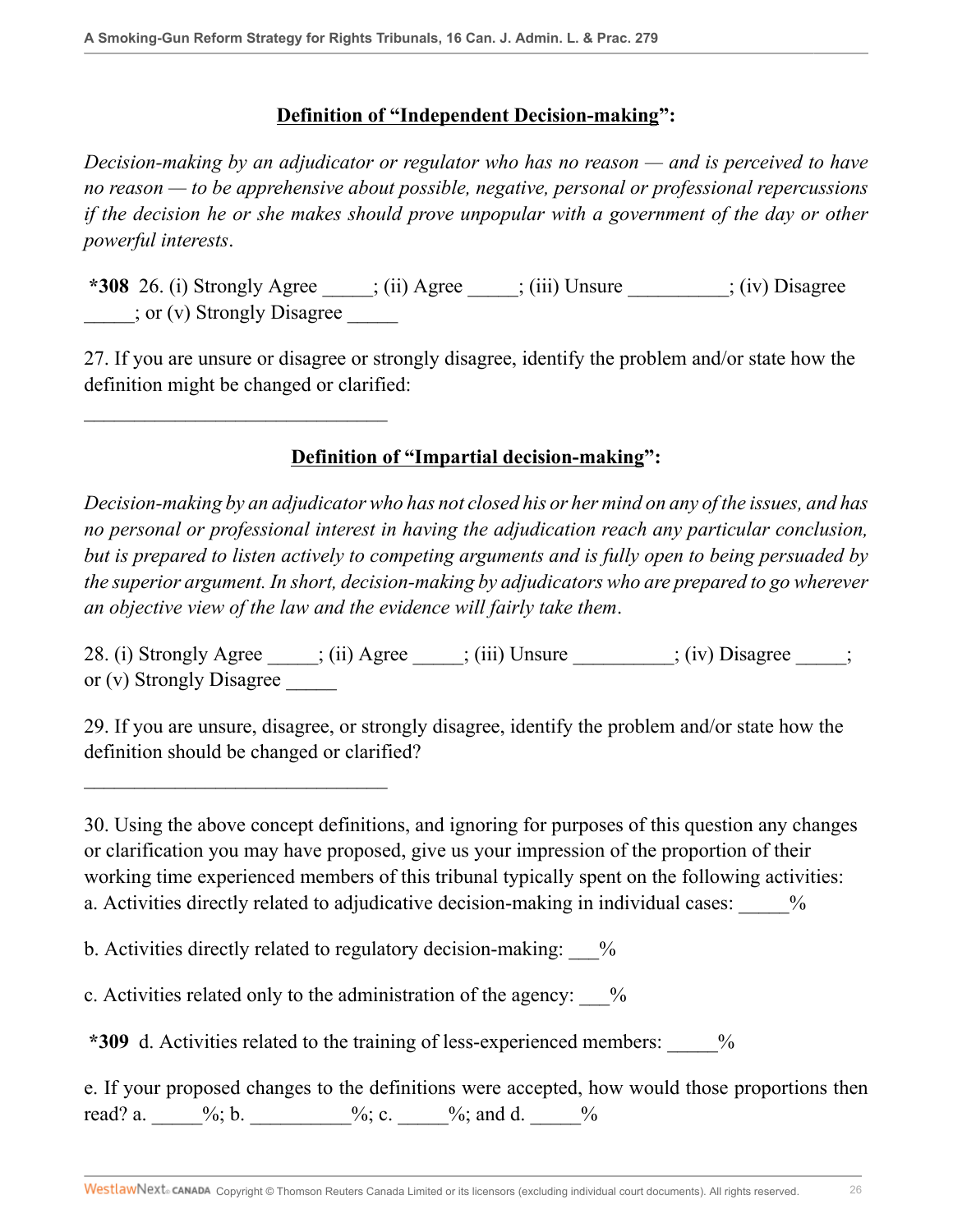31. Again, in answering this question 31 please accept the above definitions, and ignore for purposes of this question the changes or clarification you may have proposed. Below you will find a set of statements describing a tribunal member's sense of his or her personal status visà-vis the concept of *impartiality*. We will also be conducting a survey of tribunal members in which members will be asked to choose which of these statements best reflects their own sense of their impartiality and that of their colleagues when they were engaged in an adjudicative function.

The goal of this question 31 is to provide information that will allow us to eventually compare the adjudicative members' perception of their and their colleague's impartiality with the perception of those who appeared as counsel in those members' adjudicative proceedings. Accordingly, we are asking you to indicate which of the following statements you would anticipate that the majority of members of this tribunal, if they were speaking frankly and confidentially, would have personally chosen during the survey period as best exemplifying their understanding of the quality of their impartiality and that of their colleagues. Circle the appropriate number: **(1), (2), (3), (4)**

The statements from which the choice is to be made are as follows:

# **(1) In my adjudicative decision-making, I am always impartial**.

**(2) In my adjudicative decision-making, I am not impartial in any objective sense. I believe adjudication is at bottom inherently ideological and my decision-making is, I believe, properly influenced by my perception of the government's inclinations and attitudes concerning the issues that come before me. I believe that I am supposed to be biased in favour of decisions that support the government's interests**.

**\*310 (3) In my adjudicative decision-making, I try to be conscious of my personal predilections and biases on the issues that come before me and to put them to one side as I address the issues. I believe it would be wrong to allow myself to be influenced by my informal perception of the government of the day's inclinations and attitudes concerning the issues that come before me or to be influenced by any** *bias* **in favour of government policy goals. I strive to be impartial and I believe that I usually succeed**.

# **(4) In my adjudicative decision-making, I subscribe to the position described in (3), and I try to be impartial, but I am not sure how often I really succeed**.

32. In your own opinion, which of the above statements is the *most* appropriate statement concerning the desirable degree of impartiality for adjudicative members of this tribunal? (Circle your choice.) **(1), (2), (3), (4)**

33. Again, in answering this question 33 please accept the above definitions, and ignore for purposes of this question the changes or clarification you may have proposed.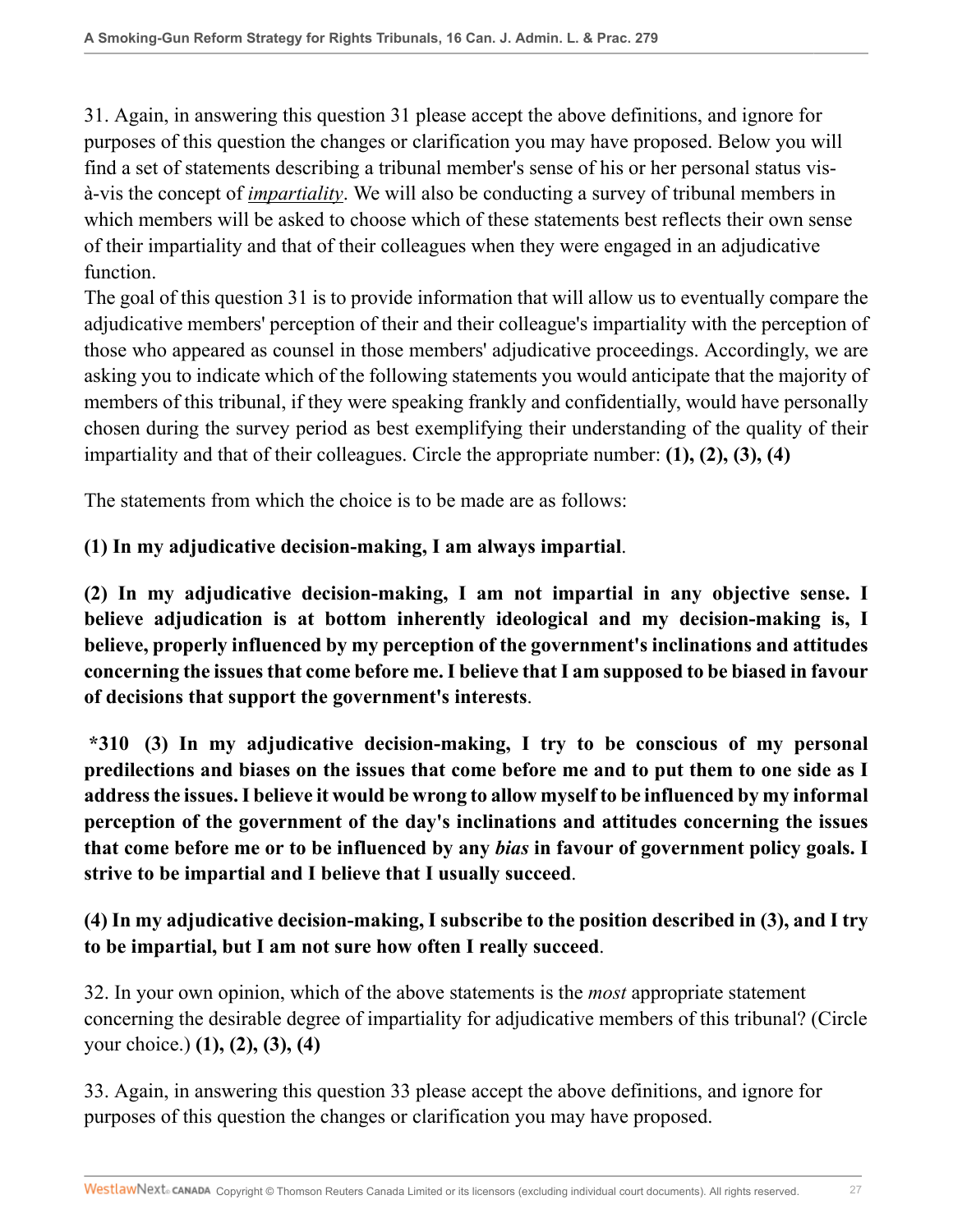Below you will find a set of statements describing a tribunal member's sense of his or her personal status vis-à-vis the concept of adjudicative *independence*.

When the members are surveyed, they will be asked to choose which of these statements best reflects their own sense of their independence and that of their colleagues when they were engaged in an adjudicative function. The goal of this question 33 is to provide information that will allow us to compare the members' perception of their and their colleague's independence with the perception of those who appeared as counsel in their adjudicative proceedings.

Accordingly, we are asking you to indicate which of the following statements you would anticipate that the majority of members of this tribunal, speaking frankly and confidentially, would typically have personally chosen as best exemplifying their understanding of the quality of their independence and that of their colleagues during the survey period. Circle the appropriate number: **(1), (2), (3), (4), (5)**

**\*311** The adjudicator statements from which your choice is to be made are as follows:

**(1) In my adjudicative decision-making I do not perceive myself to be actually independent in the sense of the above definition. However, I understand it is my duty to act as though I am independent and, when I am faced with making potentially unpopular decisions in highprofile cases, I believe I am able to prevent my personal concerns about possible professional repercussions from influencing my decisions**.

**(2) In my adjudicative decision-making, I am always confident about my independence and never concerned about possible repercussions from controversial decisions**.

**(3) I have always understood that adjudicative decisions in cases of a high-profile and controversial nature present personal career risks, and it would be naïve for anyone to believe that that understanding has no influence on my decision-making in such cases, even if only subconscious**.

**(4) I subscribe to the statement in (3) but I would add that I believe that that consciousness of potential personal consequences is a legitimate and desirable restraint on the decisionmaking of government-appointed tribunal members**.

# **(5) In the work I perform as a tribunal member, there is never any occasion to make controversial decisions in high-profile cases, so the issue of independence never comes up**.

34. In your own opinion, which of the above statements is the most appropriate expression of the nature and degree of independence that members of this tribunal should feel in their adjudicative decision-making? (Circle your choice.) **(1), (2), (3), (4), (5)**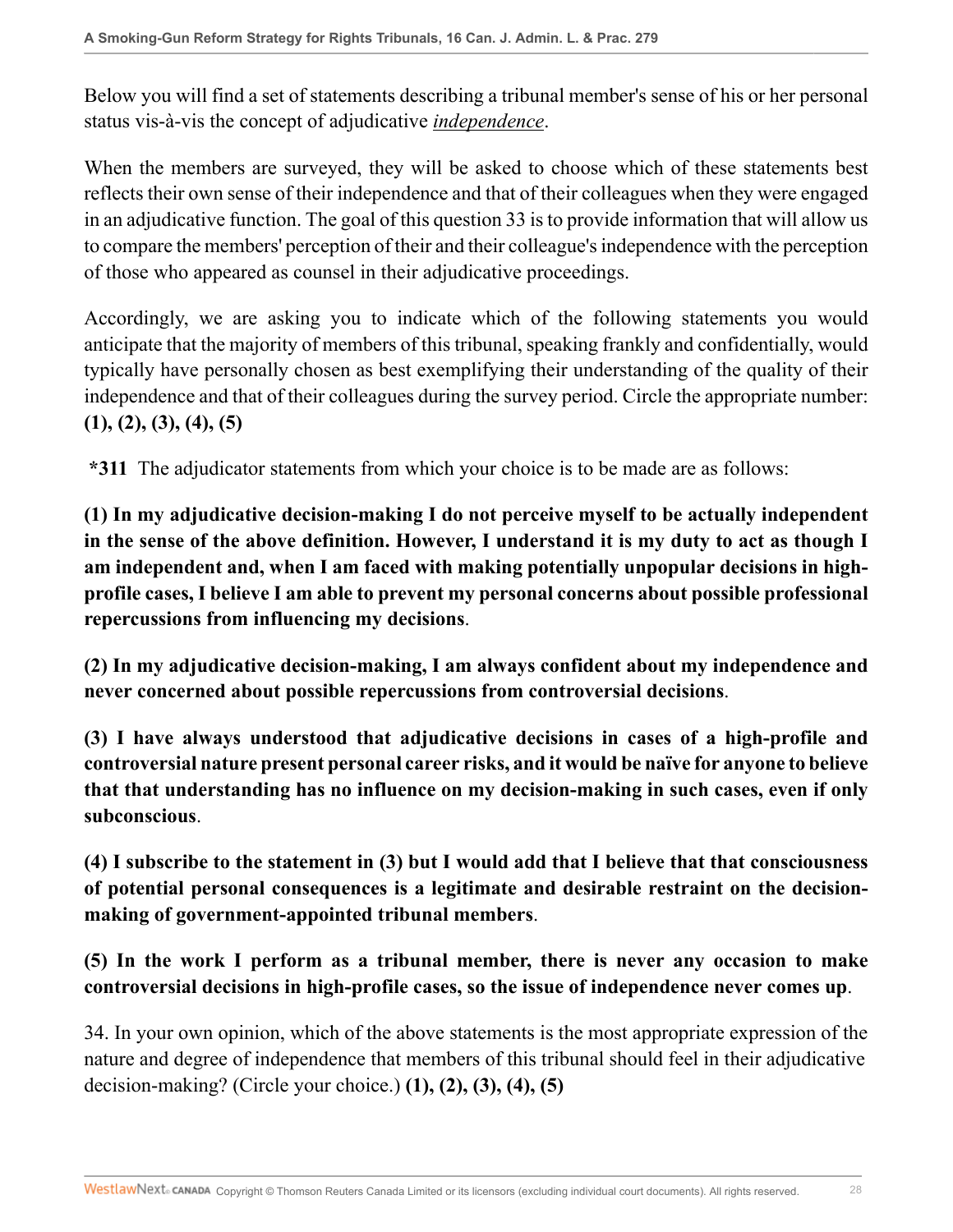35. If, in question 33, you selected either statement (1), or statements (3), or (4), please briefly explain in generic terms the reasons why, in your understanding, the members of this tribunal would have been conscious of possible repercussions from unpopular decisions during the survey period:

**\*312** 36. In what proportion of the matters in which you acted was the government ministry that was responsible for the administration of this tribunal, or an arm or representative of that ministry, a party to the hearing?  $\frac{9}{6}$ 

#### **The Potential Importance of this Tribunal's Decisions**

37. What in your estimation is generally the potential importance of this tribunal's decisions? (There may be some overlap, so the percentages may add to over 100%.)

1. Significant but not serious:  $\frac{9}{6}$ 

 $\mathcal{L}_\text{max}$  , where  $\mathcal{L}_\text{max}$  is the set of the set of the set of the set of the set of the set of the set of the set of the set of the set of the set of the set of the set of the set of the set of the set of the se

2. Highly significant:  $\frac{9}{6}$ 

3. An individual's liberty is at stake:  $\frac{1}{2}$ 

4. Profits or lost business opportunities in values potentially exceeding \$200,000:  $\frac{\%}{\%}$ 

5. Profits or lost business opportunities in values potentially exceeding \$500,000:\_\_\_\_\_%

6. Potentially, dramatic negative or positive impact on an individual's future quality of life, not involving issues of loss of liberty:  $\frac{1}{2}$ 

7. Potential threat to life or safety of a party or others:  $\frac{1}{6}$ 

8. Precedential value of very serious societal or commercial import:  $\frac{9}{6}$ 

9. Other (please specify)  $\qquad \qquad$   $\qquad \qquad$   $\qquad \qquad$ 

## **Process**

38. How would you characterize the typical nature of the hearings of this tribunal? (Indicate the proportion of cases that best fit any of the following categories. There may be some overlap so the percentages may not add to 100%.)

1. highly adversarial:  $\frac{9}{6}$ 

2. extremely fractious:  $\frac{6}{6}$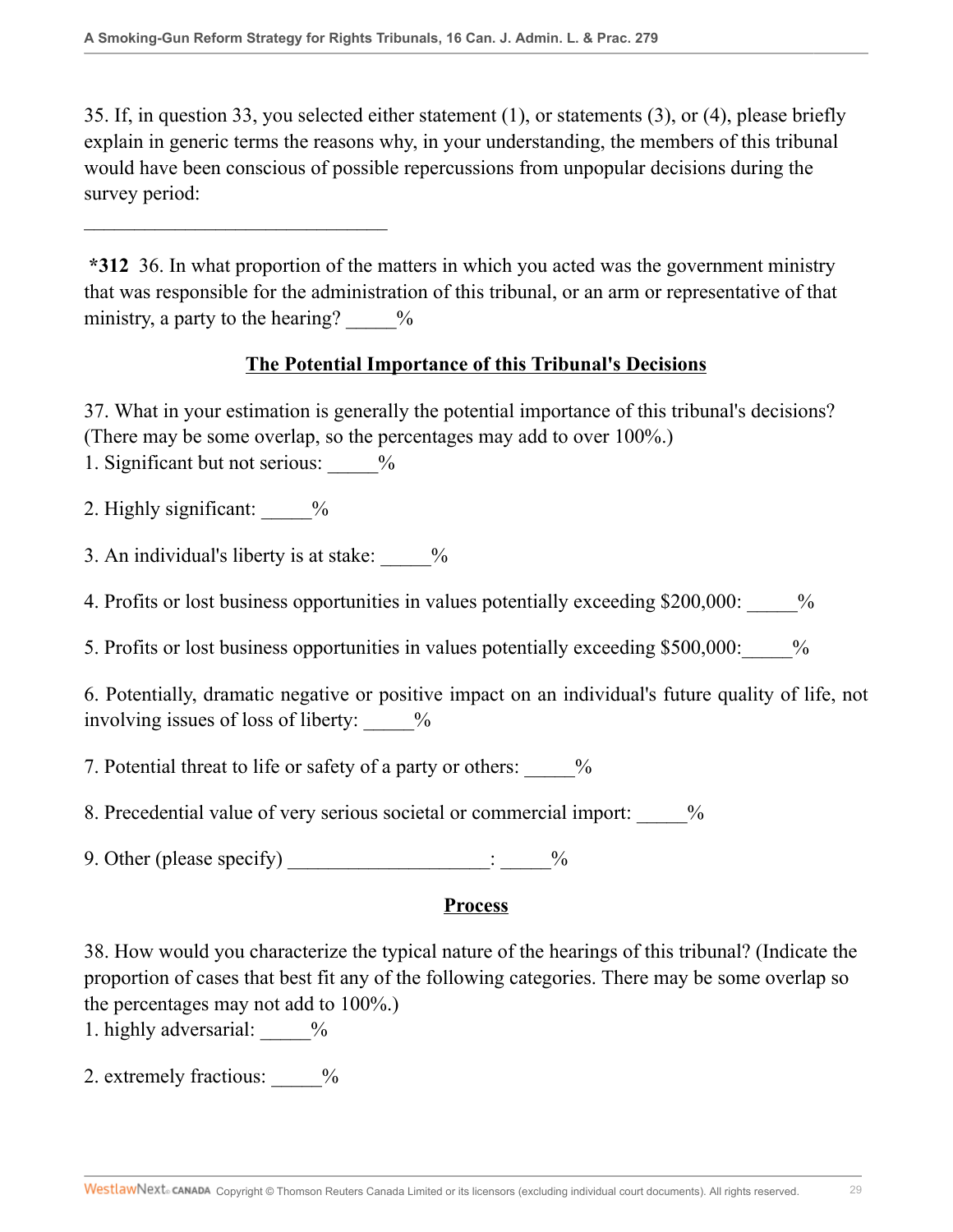**\*313** 3. adversarial at a technical level (rules of evidence and procedure to be complied with in a serious way)  $\frac{6}{6}$ 

4. adversarial but within reason:  $\frac{9}{6}$ 

5. relatively informal:  $\frac{9}{6}$ 

6. informal and relaxed:\_\_\_\_\_%

39. In what percentage of this tribunal's decisions are written reasons provided that explain to the parties exactly why the tribunal has decided the way it has?  $\frac{1}{2}$ 

40. Does this tribunal make the reasoned decisions of its members readily accessible to the general public in a searchable format? Yes:  $\qquad$ ; No:  $\qquad$ ; N/A, written reasons were not provided: \_\_\_

41. In your view, how important was it for this tribunal to provide written reasons for its decisions? Very important \_\_\_\_\_\_\_\_; Important \_\_\_\_\_; Not very important \_\_\_\_\_; Not important at all \_\_\_

42. If such reasons were provided, how important would it be that they were accessible in searchable format? Very important \_\_\_\_\_; Important \_\_\_\_\_; Not very important \_\_\_\_\_; Not important at all \_\_\_

43. Are you familiar with the *Consolidated Bathurst* line of cases? Yes No

44. If yes, from what you can see, does this tribunal engage in internal decision-making processes of the kind that were in issue in the *Consolidated Bathurst* line of cases? Yes \_\_\_\_\_ No  $\sim$ 

45. If Yes, how confident are you that this tribunal complies with the rules established in the *Consolidated Bathurst* decision? Very Confident \_\_\_\_\_; Confident \_\_\_\_\_; Not very confident \_\_\_\_\_; Not confident at all \_\_\_\_\_

## **This Tribunal's History of Performance**

46. If your practice experience with this tribunal goes back before January 1, 2001, approximately when did it commence? \_\_\_\_\_\_\_\_\_\_

**\*314** 47. At any time in that previous experience, would your views concerning the performance of this tribunal have been significantly different from what you have indicated in this questionnaire?